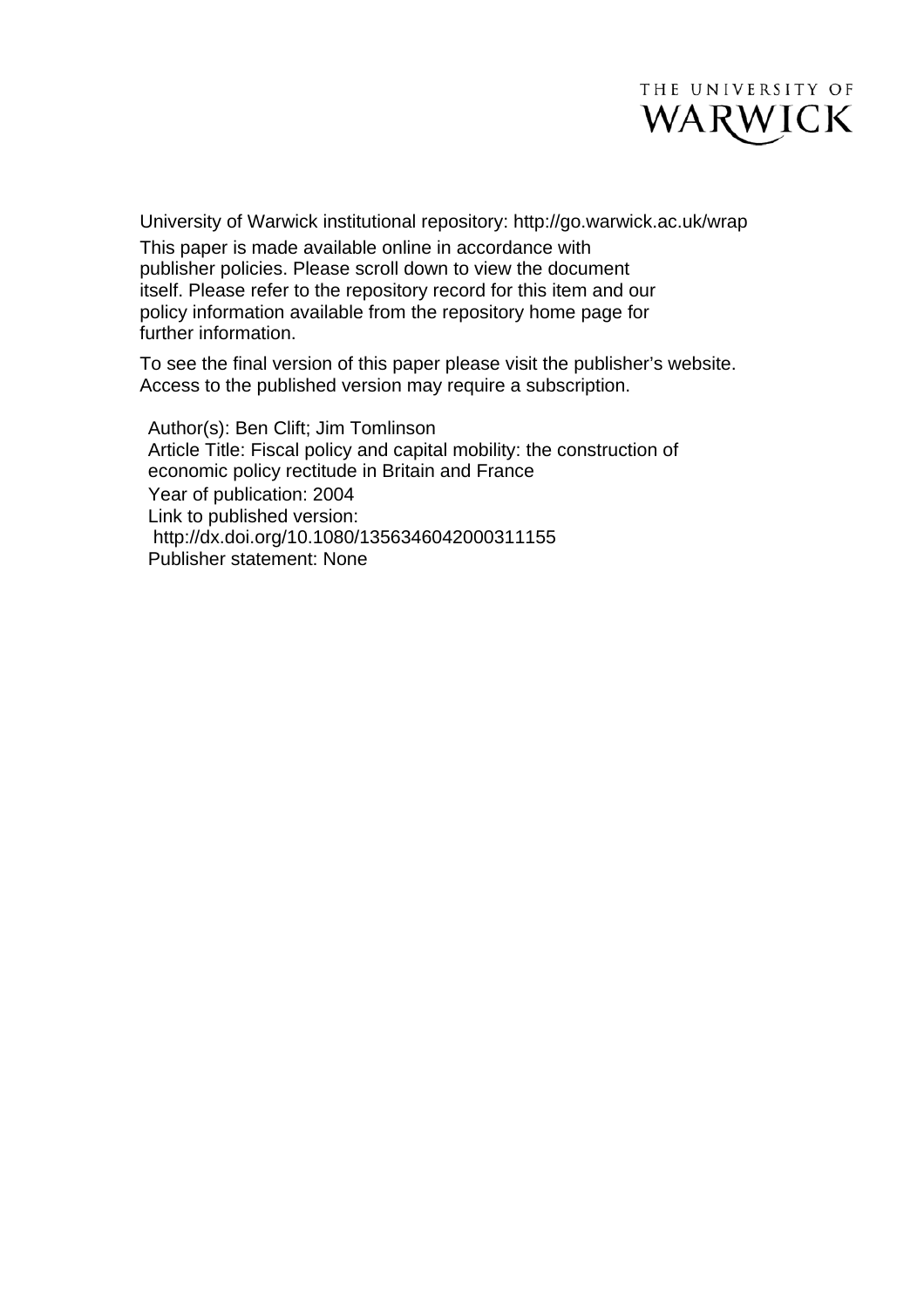# **Fiscal Policy and Capital Mobility: The Construction of Economic Policy Rectitude in Britain and France**

*Ben Clift [\(B.M.Clift@Warwick.ac.uk](mailto:B.M.Clift@Warwick.ac.uk)) and Jim Tomlinson ([J.D.Tomlinson@Dundee.ac.uk\)](mailto:J.D.Tomlinson@Dundee.ac.uk)* 

*New Political Economy* Volume 9, Number 4 (2004), pp. 515-537. ISSN 1356-3467 print; ISSN 1469-9923 online.

#### **Introduction**

It is a commonplace of both political and academic argument that the last quarter of twentieth century saw major diminution of national economic policy autonomy, with increased capital mobility identified as the key explanatory variable.<sup>[1](#page-35-0)</sup> Schor talks of the 'Rise and fall of the national model', $^2$  $^2$  and many concur, identifying a decline of the doctrines of 'Keynesianism' as synonymous with this declining national capacity.<sup>[3](#page-35-1)</sup> Thus, for example, Tony Blair noted in his 1995 Mais lecture; 'We must recognise that the UK is situated in the middle of an active global market for capital – a market which is less subject to regulation today than for decades. An expansionary fiscal or monetary policy that is at odds with other economies in Europe will not be sustainable for very long. To that extent the room for manoeuvre of any government in Britain is already heavily circumscribed'.[4](#page-35-1)

Responding to these widespread ideas about the constraints on national economic policy, Cohen identifies the key research agenda to which this article contributes;

*The interesting question … is not whether financial globalization imposes a constraint on sovereign states; it most clearly does. Rather, we should now be asking how the discipline works and under what conditions. What accounts for the remaining room for manoeuvre, and why do some countries still enjoy more policy autonomy than others? … It is time to move beyond broad generalizations about the logic of the unholy trinity* [see below] *to more disaggregated analysis of the complex linkages between global finance and domestic performance. [5](#page-35-1)*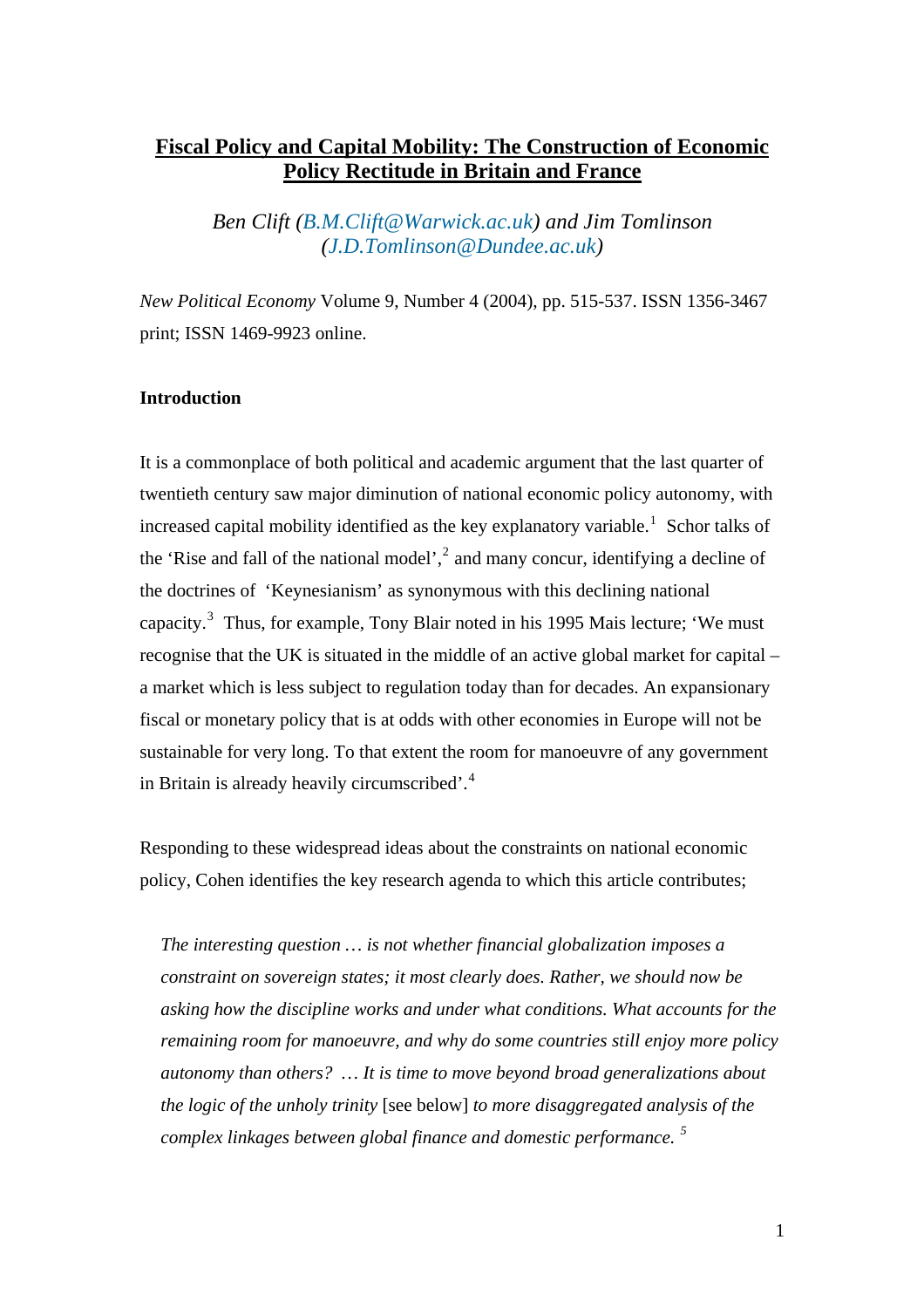The existing literature offers some qualification regarding the strength of the constraint along two main lines. Firstly, empirical evidence shows that welfare states show no general cutbacks since the sharp increase in capital mobility, only an end of expansion.<sup>[6](#page-35-1)</sup> Secondly, Mosley<sup>[7](#page-35-1)</sup> identifies a narrow focus of financial markets on few macro aggregates in advanced capitalist democracies, notably the rate of inflation, deficit and debt ratio, in determining government credibility. This focuses our attention on the *construction* of financial credibility as a key issue in determining the degree and nature of enduring policy autonomy (or conversely the constraints thereon). This in turn draws our gaze to the institutional and ideational context in which 'credibility' is constructed, and the crucial role of a number of agencies.<sup>[8](#page-35-1)</sup>

Despite such qualification regarding capital mobility impact, the idea of 1970s as a watershed for national policy autonomy is still pervasive.<sup>[9](#page-35-1)</sup> This article looks at how that credibility is constructed in the contemporary period (1997-2003), and goes on to analyse the degree of enduring fiscal policy autonomy in two cases – Britain and France.<sup>[10](#page-35-1)</sup> Our selection of the UK and French cases brings to the fore these clear examples of national policy autonomy, and illustrates the different policy autonomy implications of choosing fixed or floating exchange rates.

The article is divided into three sections. The first sets out, and critiques, the prevailing orthodoxy regarding capital mobility and economic policy autonomy, namely the 'strong' version of the of the capital mobility hypothesis (CMH). The second establishes the ideational and institutional context within which financial credibility is constructed with reference to the International Monetary Funds (IMF), bond-rating agencies, and the Euro and the Stability and Growth Pact (SGP). The third section explores fiscal policymaking autonomy, and the constraints thereupon, in the context of increased capital mobility, in Britain and France since the early 1990s.

## **The Changing International Political Economy and National Policy Autonomy**

The scale, instability, and speed of capital flows increased markedly since the collapse of the Bretton Woods system in the 1970s (see below). This is not to say that capital mobility was not a prevalent feature of the international political economy under Bretton Woods, $11$  rather that the scale and nature of mobility has increased very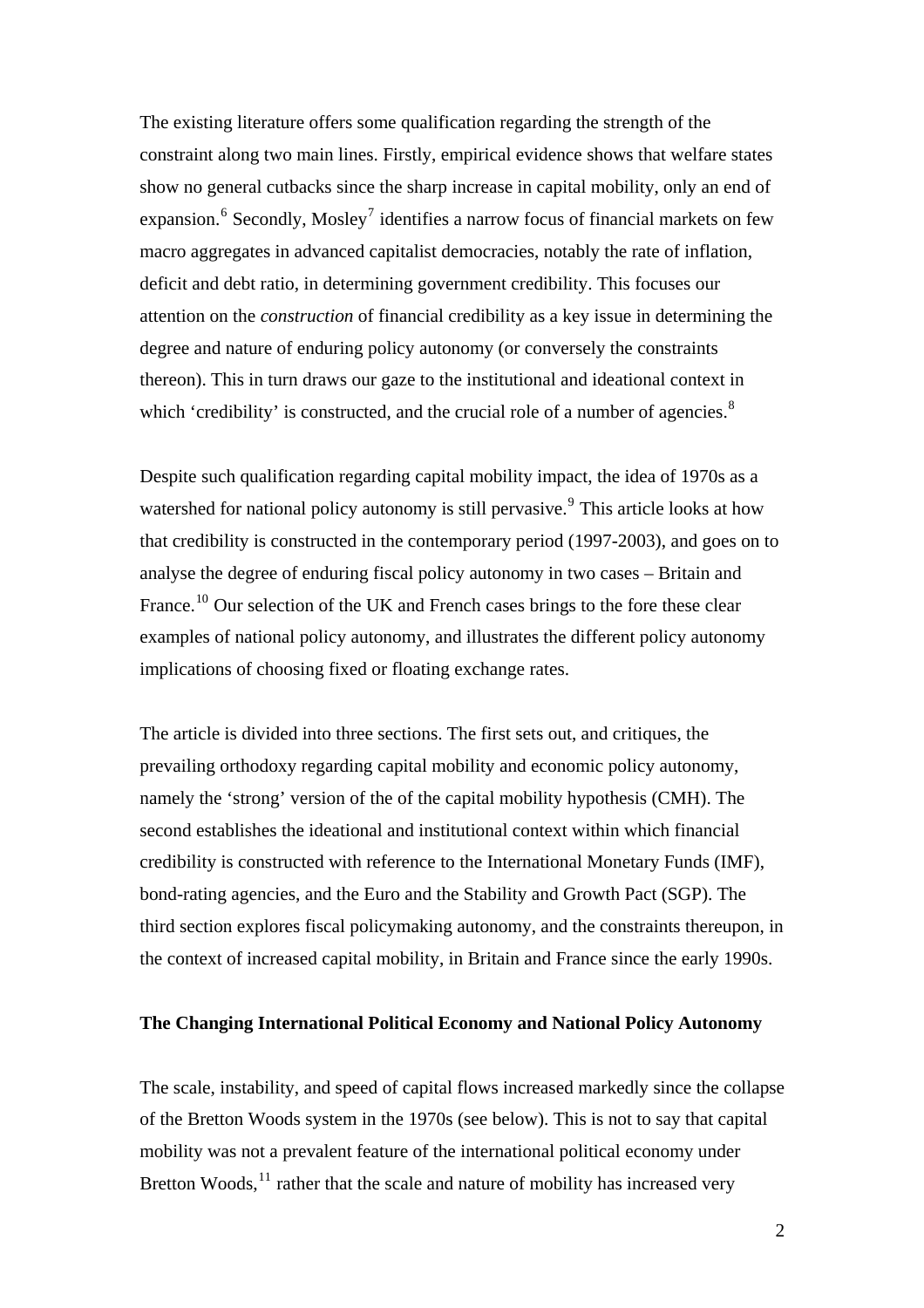significantly since the 1970s. In the contemporary international political economic context, 'world-wide trading of currencies and government bonds means that exchange rates and interest rates, the two critical variables in the formulation of national macroeconomic policy, are determined in the context of global financial markets'.[12](#page-35-1)

Credibility with financial markets has become an inescapable priority for macroeconomic policymakers.<sup>[13](#page-35-1)</sup> Governments became increasingly convinced of the merits of 'stability', or low and stable rates of inflation and fiscal discipline, adopting restrictive monetary policies in order to avoid incurring a 'risk premium' imposed on borrowing by investors suspicious of potentially inflationary macro-economic stances.[14](#page-35-1) Capital mobility and financial deregulation changed the cost/benefit analysis of macroeconomic strategies. Yet, whilst it is undoubtedly the case that the power balance has shifted in favour of private capital holders, such a disparate and diverse group of actors do not 'impose' a policy agenda on states.

There was, it should be recalled, more than one route to credibility. Many neo-liberal opinion formers strongly favoured floating rather than fixed exchange rates because they explicitly rejected the Keynesian Welfare State model that the fixed rate regime of embedded liberalism permitted. An alternative, 'Ordo-liberal' path to credibility could be pursued in the European context, by pegging to the Deutschmark and 'importing' German credibility - often initially at the cost of high interest rate premia, and deflationary fiscal policies.<sup>[15](#page-35-1)</sup>

# **The 'Capital Mobility Hypothesis'**

The Capital Mobility Hypothesis posits (and, we argue, overstates) a powerful constraining effect of financial capital mobility upon macroeconomic policy.[16](#page-35-1) Cohen's 'unholy trinity' identifies the intrinsic incompatibility of exchange-rate stability, capital mobility, and national policy autonomy.<sup>[17](#page-35-1)</sup> With relation to exchange rates, one choice facing policymakers is, fixed or floating? Under fixed exchange rates, capital mobility increases the efficacy of fiscal policy but eliminates monetary policy autonomy, whilst under floating rates, capital mobility renders fiscal policy ineffective, but monetary policy can be set independently.<sup>[18](#page-35-1)</sup>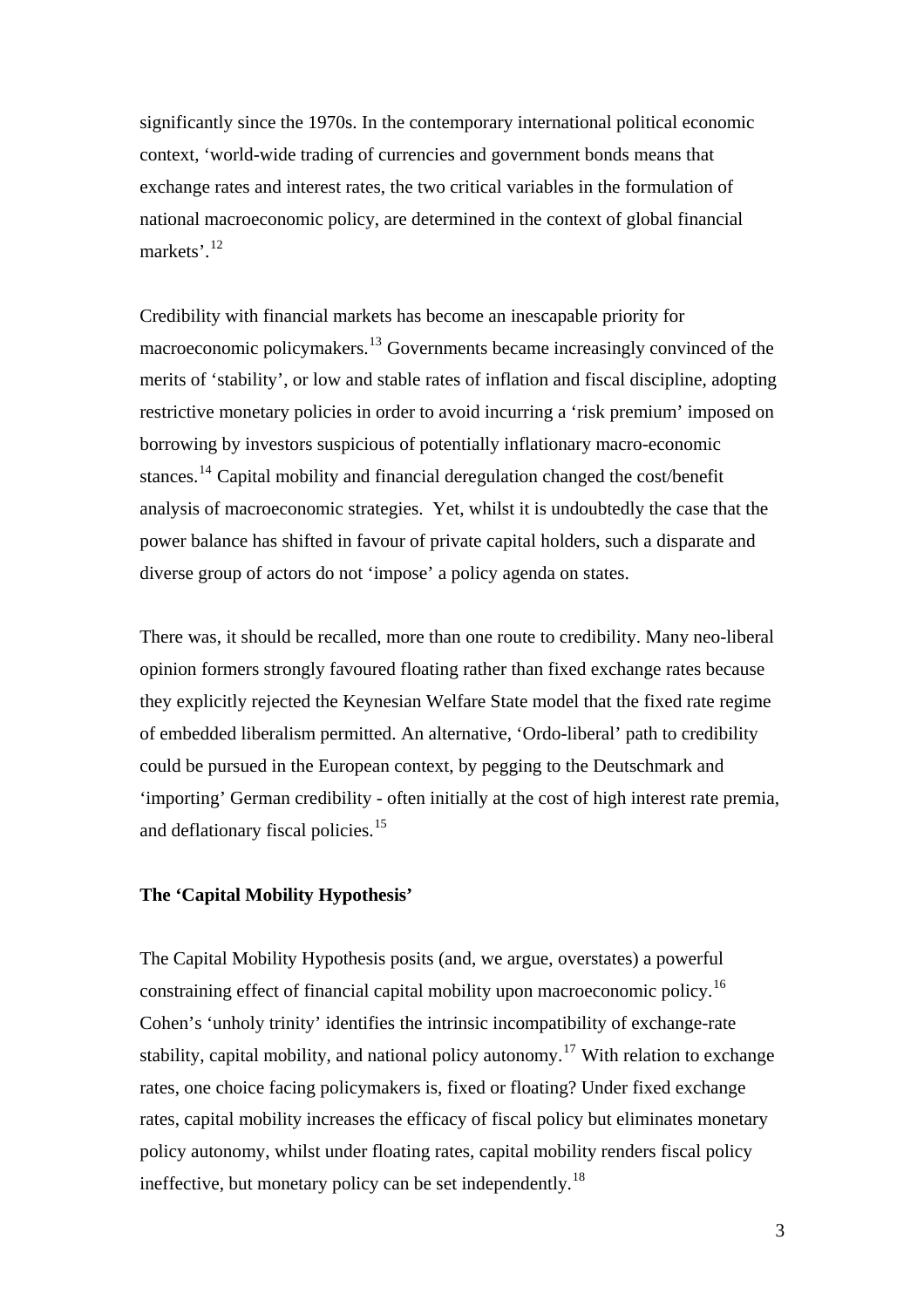Increasing financial liberalization and deregulation have facilitated capital mobility, structurally empowering investors (and particularly large financial institutions) vis-àvis governments.[19](#page-35-1) These empowered actors, Oatley argues 'prefer low inflation and balanced budgets and rapidly shift their funds in response to macroeconomic policies that threaten to generate inflation or otherwise reduce the return on investment relative to other national markets'.<sup>[20](#page-35-1)</sup> The 'stringent logic' of the 'unholy trinity' imposes, according to Cohen 'an increasingly stark trade-off on policymakers'<sup>[21](#page-35-1)</sup> which allegedly leads governments to eschew expansionary fiscal and monetary policies in favour of tight money and balanced budgets.

With regard to capital mobility, one putative policy choice is whether or not to employ capital controls. Yet in the wake of removal of all capital controls across the EU in 1990, resorting to capital controls seems an unlikely (and probably ineffective) policy scenario.<sup>[22](#page-35-1)</sup> Thus our analysis explores, in the absence of the re-imposition of capital controls, how much policy autonomy governments retain in the contemporary period.<sup>[23](#page-35-1)</sup>

As noted above, empirical evidence,  $^{24}$  $^{24}$  $^{24}$  addressing both the 1980s and the 1990s, suggests that the fiscal 'wiggle room' or policy space is considerably greater than the stark logic of the unholy trinity suggests. The reason the Hypothesis and Trinity may be not wrong but overstated relates to the causal mechanisms by which such complex processes impact on, or rather *interact with* states and state actors. The logic of the 'Trinity' is rooted in a 'textbook' perfectly integrated open international economy. There is evidence that short-term markets exhibit a high degree of integration.<sup>[25](#page-35-1)</sup> That said, Epstein & Gintis,  $^{26}$  $^{26}$  $^{26}$  Feldstein & Horioka,  $^{27}$  $^{27}$  $^{27}$  Epstein,  $^{28}$  $^{28}$  $^{28}$  and Watson  $^{29}$  $^{29}$  $^{29}$  all point to home bias and limits of flows measured, and lack of profit equalization between markets. To the extent that the real conditions that obtain in international financial markets diverge from the textbook caricature, we may expect limitations on the operation of the constraints the Capital Mobility Hypothesis posits.

Our approach to capital mobility, and its impact on national policy autonomy, takes methodological issue with the dominant strand of IPE analysis, which Sinclair terms the 'structural approach' to international capital mobility, rooted in 'state-centric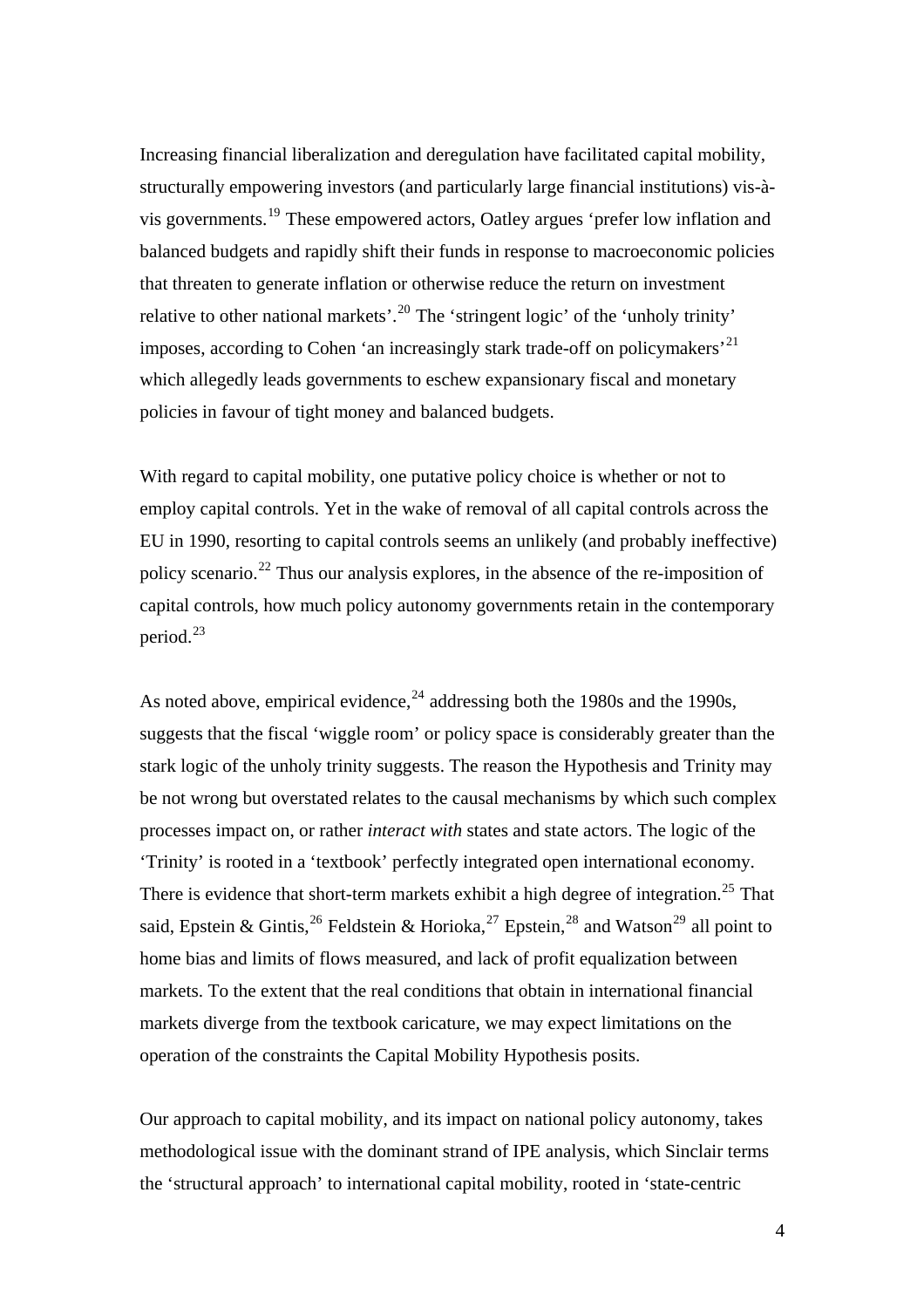ontology of neorealism'.[30](#page-35-1) These scholars see international capital mobility as purely exogenous constraint on states conceived as unitary actors with fixed preferences.<sup>[31](#page-35-1)</sup> Sinclair argues convincingly that 'Linear structural models of cause and effect between ICM and the state are … likely to be inadequate understandings of what is really a reciprocal or dialectical process.'<sup>[32](#page-35-1)</sup>

Our analysis involves a number of departures from the 'structural approach'. Firstly, it is important to disaggregate beyond the level of the state. The changing international economic context has, Dyson convincingly argues, structurally empowered particular groups and constituencies within state elites, notably central bankers and finance ministries.<sup>[33](#page-35-1)</sup> For example, one reason why EMU in Elie Cohen's term, set in marble the strategy of competitive disinflation,  $34$  was that it bore the imprint the 'conservative liberal' French financial elite of the *Trésor* and the *Banque de France*, empowered within the French state by the EMS, and then the ERM.<sup>[35](#page-35-1)</sup>

Secondly, attention must be paid to this institutional and ideological context within which the constraint it imposes on states is constructed. The role of key international institutions (such as Bond Rating Agencies and the IMF) needs to be addressed in shaping the preferences and understandings of economic rectitude that prevail within the international political economy.

Thirdly, the ideational level must be afforded due weight in analysis. Structuralist and exclusively material accounts miss the role of ideational factors in shaping economic policy rectitude, neglecting what Dyson has termed 'the underlying importance of ideas as real phenomena and of their internalisation by domestic elites …[which] … underlines the complex interweaving and mutual interdependence between the material and the ideational.<sup>[36](#page-35-1)</sup> As Keynes pointed out in an early constructivist approach to financial credibility in financial markets, with his beauty contest analogy, markets are often less interested in the economic fundamentals than in other actors' (not necessarily exhaustively well informed) perceptions. Focusing on this ideational level requires taking account of the interaction of agency and structure. Structuralist accounts within the CMH framework neglect the role of agency of governments, Treasuries, and financial elites within the core executive in the process of the construction of economic rectitude (demonstrated in the empirical sections below).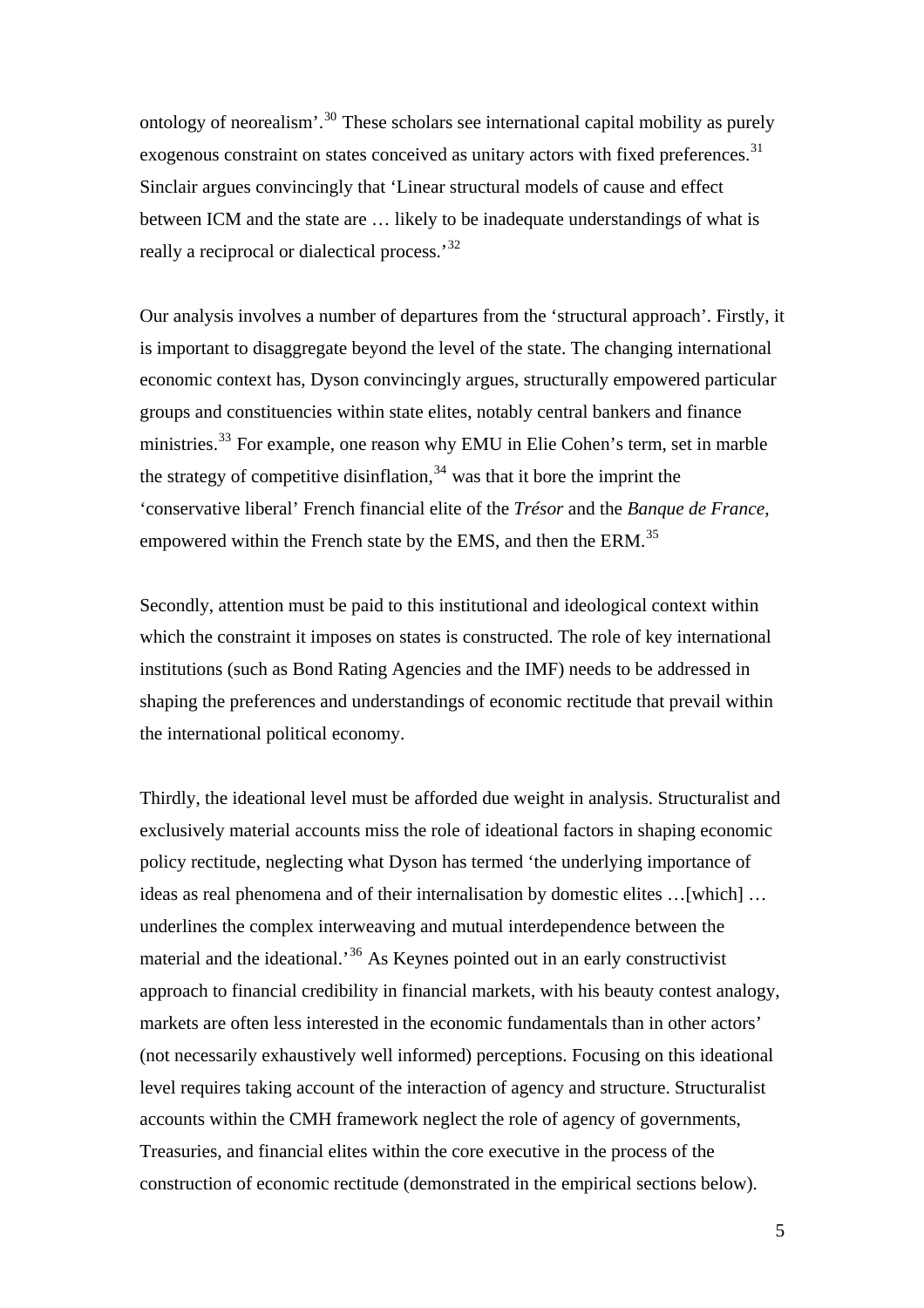The mobility of different forms of financial capital has different implications for policy autonomy. For example, Mosley's analysis of the policy consequences of deregulated bond markets has unearthed that, as far as developed economies are concerned, only specific indicators are of interest to key market actors, leaving extensive latitude to governments in how they deliver on these indictors, and furthermore to pursue policies which do not adversely effect the key indicators.<sup>[37](#page-35-1)</sup> Inflation is a pressing concern, and to a lesser extent budget deficits, although 'the influence of financial markets on government policy is much stronger on the monetary policy side than on the fiscal policy side'.<sup>[38](#page-35-1)</sup> Little else is affording significant attention, and quantitative analysis unearthed a surprisingly small impact on risk premia of sizeable shifts in budget balance.<sup>[39](#page-35-1)</sup>

#### **The Contemporary IPE and The Institutional Context of Policy Autonomy**

This more fine-grained analysis of how capital mobility operates, its interaction with states and domestic policy actors, and what institutions shape its impact, is necessary to unearth how financial credibility is constructed. The following sections briefly establish key elements of the ideational and institutional context within which fiscal policy rectitude is constructed for advanced economies.

#### **The IMF**

In the period between the foundation of the IMF and the breakdown of the fixed exchange rate system in the early 1970s, the financial credibility of national governments was closely tied to the role of the IMF. As scale of private lending activity increased, and the role of private credit-creating bodies has expanded,  $40$  this has become much less true. The IMF continues to perform the surveillance function laid down in the 1978 rewriting of Article IV of its Articles of Agreement, gathering large amounts of data and regularly publishing its opinion of the economic policy rectitude of governments. This remains a significant contributory factor to the intellectual climate of opinion, but in the absence of the leverage it enjoyed as a lender, IMF influence on economic policymaking within advanced capitalist democracies is greatly reduced.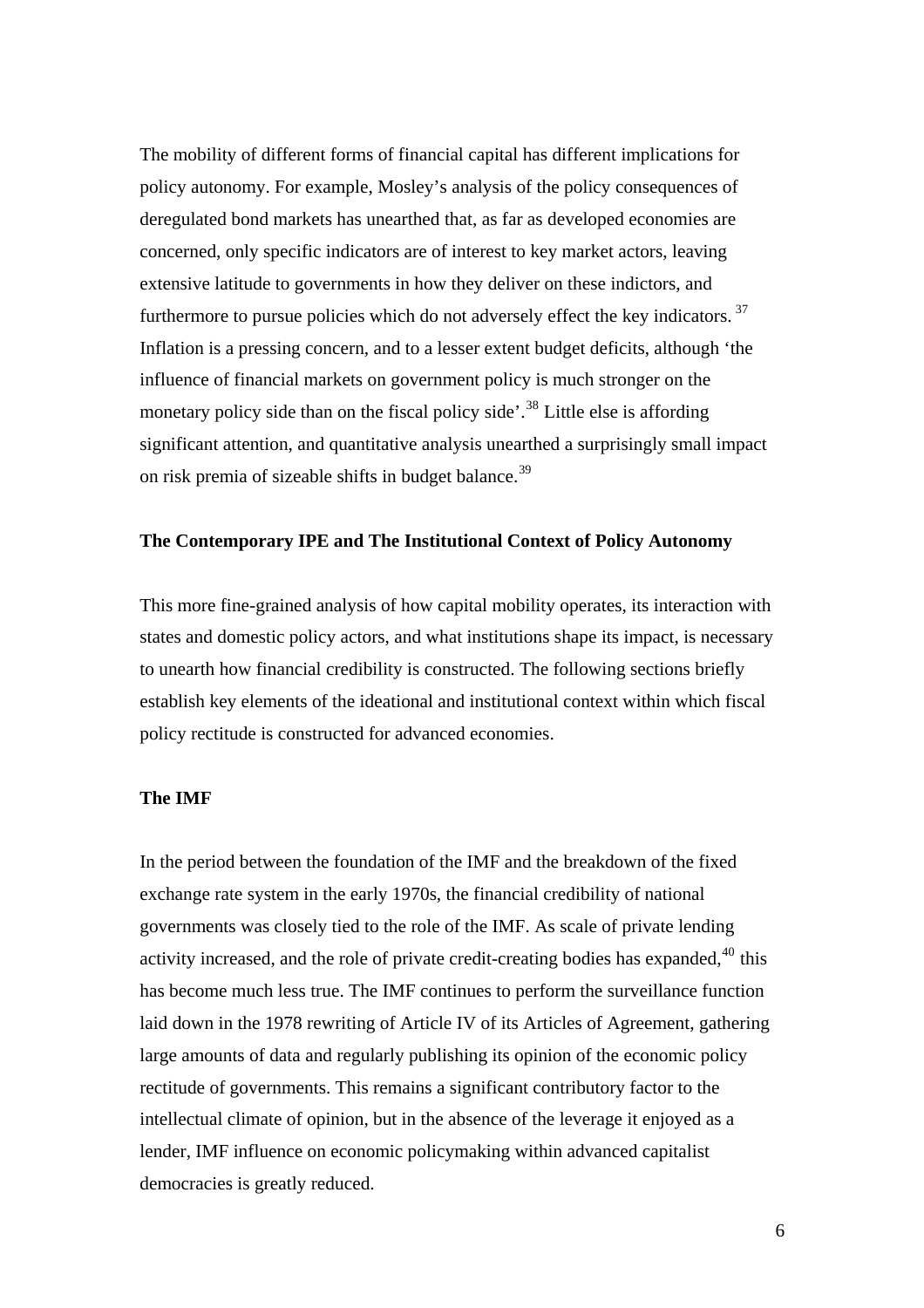The economic context of the climate of opinion has seen some quite dramatic shifts in very recent times. For the last three decades of the twentieth century fears of inflation dominated financial markets and much government economic thinking. Such fears formed a crucial element of the context in which economic policy was discussed.

By 2002 concerns about deflation, especially in Japan and China, led to the setting-up of an IMF task force.<sup>[41](#page-35-1)</sup> This stressed the conjunction of declines in global equity markets, excess capacity in many industries, slow economic recovery, geopolitical uncertainties and higher oil prices as evidence of how deflationary pressures might emerge. Whilst noting that the danger of a global deflation was small, nevertheless, the IMF warned of the potential difficulties of a falling price level, the need to prevent any such deflation before it occurred, and the desirability of constructing unorthodox policy responses if the threat strengthened. Although the deflationary threat has abated, very low inflation itself involves a strikingly different economic environment from that prevailing since the 1970s, not least because of the associated very low interest rates. Such rates mean that government debt burdens are much reduced, and worries about fiscal unsustainability, so prevalent up to the 1990s, no longer look plausible. In turn, much of the edifice set up to constrain fiscal 'irresponsibility' of national governments seems anachronistic. This highlights the contingency and context-specificity of financial credibility which is much underplayed in many accounts focusing on neo-liberal policy constraints 'imposed' by financial markets.<sup>[42](#page-35-1)</sup>

#### **Bond Rating Agencies**

In the wake of the internationalisation of capital markets in the contemporary period, as the scale of private lending activity increased, $43$  the views of the major bond rating agencies, Moody's and Standard & Poors, on the creditworthiness of governments became much more significant as capital markets grew more important as sources of financing relative to traditional bank loans.[44](#page-35-1) These agencies, in rating sovereign bonds, became an important indicator of the credibility of government economic policies, and play a key role in inducing confidence regarding borrowing governments in these disintermediated international capital markets.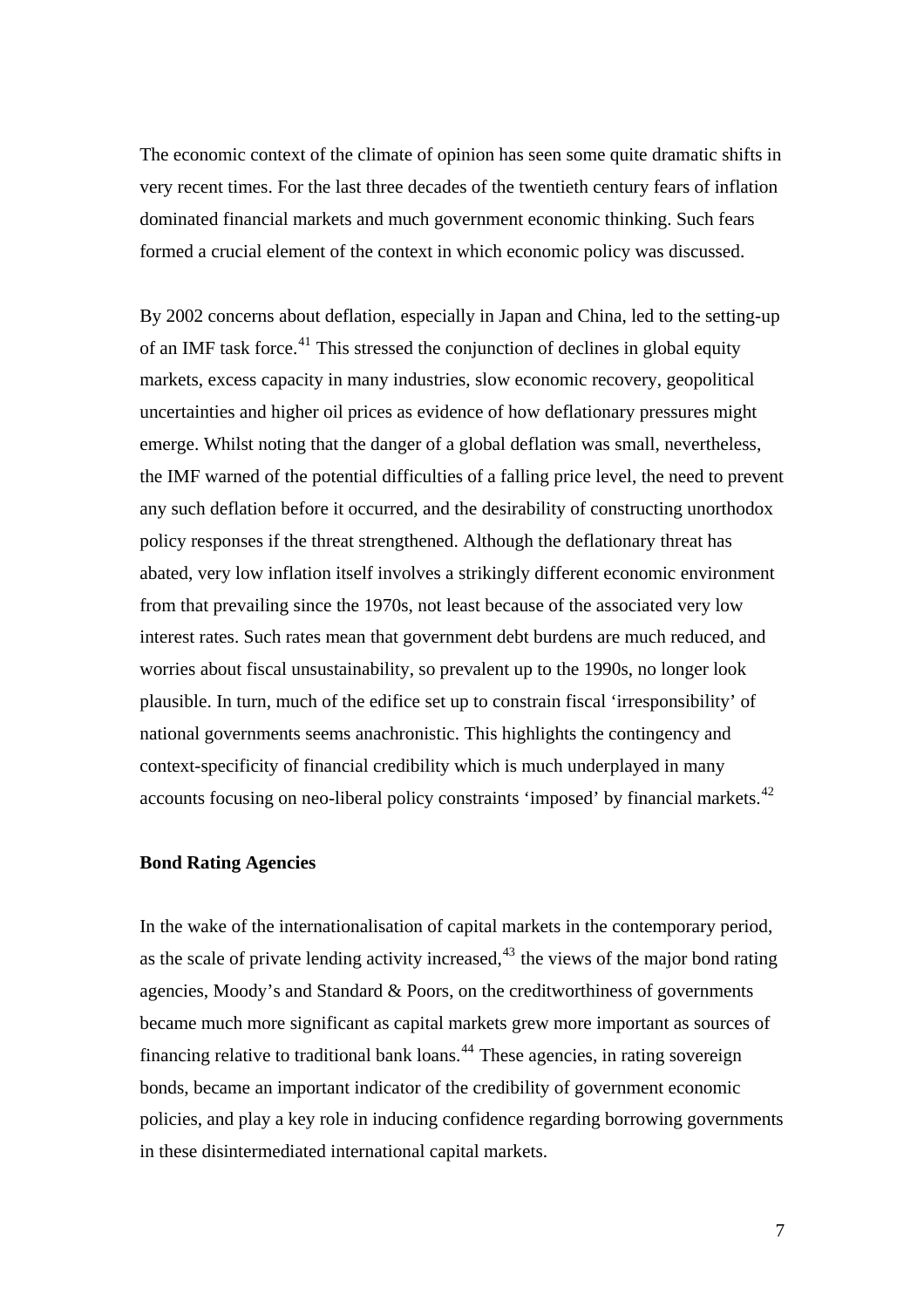The apparent objective, scientific nature of the rating process is spurious. Analysis is both quantitative and qualitative, and is bound up with prior assumptions about economic rectitude, and thus involves value judgements. A particular paradigm, strongly influenced by new classical macroeconomics and the political economy of the neo-liberal New Right, prevails. The bond rating agencies peculiarly influential position within the international political economy has contributed to the dissemination of this world view and its emergence as a policy orthodoxy. Sinclair situates this ratings process within a wider 'construction' of 'deficit discourse' involving particular notions of fiscal rectitude. $45$ 

No doubt partly because of the low inflation and low interest rate international political economic context, the shifts in the relative importance of actors involved in the construction of rectitude does not appear to have reduced policy autonomy. These institutions have not been a source of fiscal policy constraint in the late 1990s and early 2000s. Whatever these agencies misgivings about fiscal prudence in UK and France, they have deemed both governments as wholly creditworthy throughout the period under discussion here, with Moody's assigning both country's long term sovereign bonds a rating AAA since the early 1990s.<sup>[46](#page-35-1)</sup>

#### **The Institutions of European Economic and Monetary Integration.**

Of primary importance in shaping credibility in the contemporary European context is the process of European monetary integration, and the political economic paradigm which has underpinned it.<sup>[47](#page-35-1)</sup> As noted above, a particular set of core executive elites of the key countries (notably central bankers and finance ministry technocrats) were structurally empowered in the process of constructing  $EMU<sup>48</sup>$  $EMU<sup>48</sup>$  $EMU<sup>48</sup>$ . The imprint of this empowering of technocrats in finance ministries and central banks can clearly be seen in the neo-liberal sound money and finance orthodoxy that shaped the paradigm within which EMU was conceived, developed, and implemented. The influence of this particular political economic paradigm also 'fed through' into governments' credibility bolstering fiscal policy-making rule-making, firstly in the Maastricht convergence criteria, and subsequently the Stability and Growth Pact (SGP).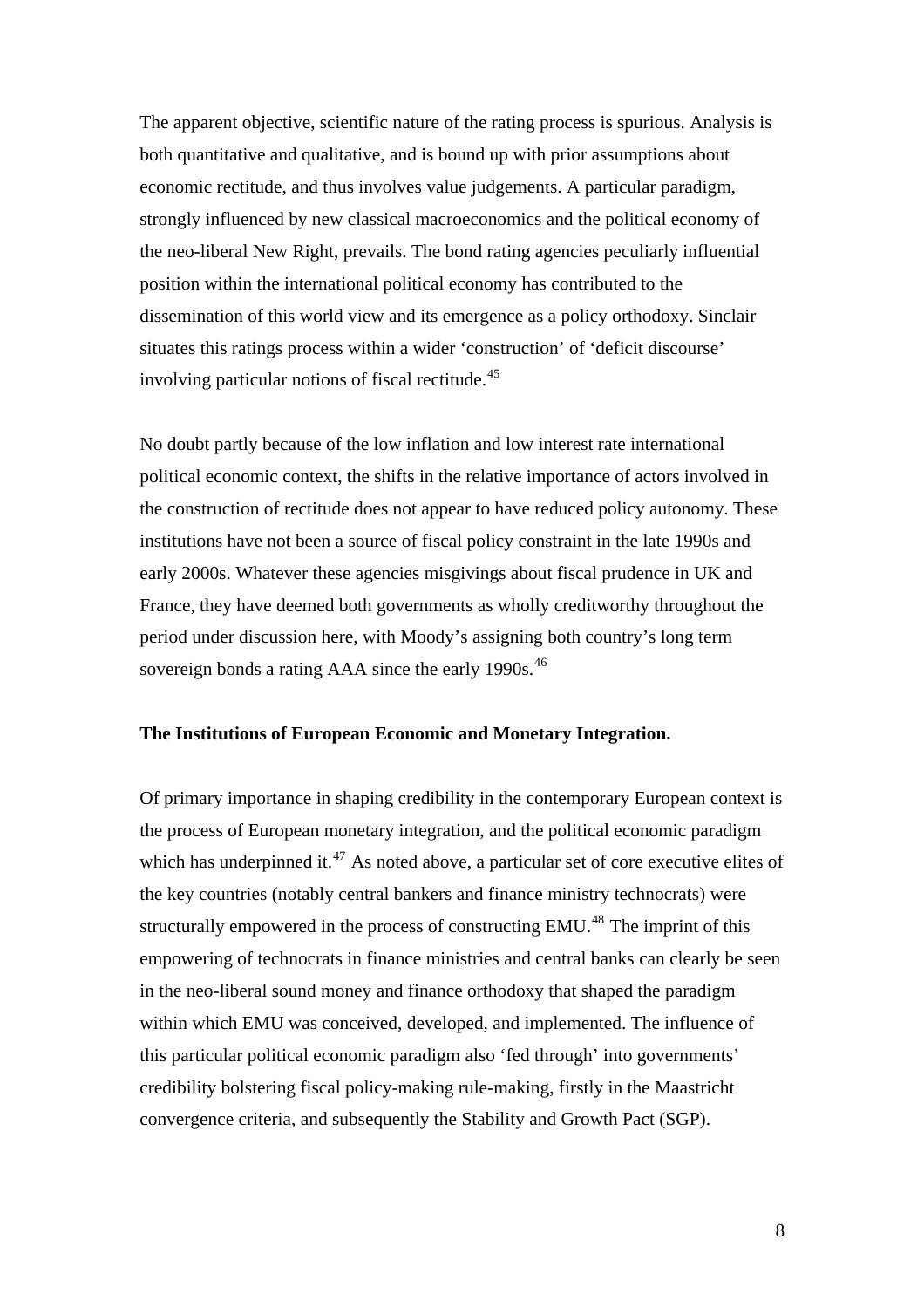This illustrates the *interaction* between capital markets and state actors. The relationship between policy elites, the institutional parameters noted above and financial market actors engaged in the construction of economic rectitude is a complex and reciprocal one. Mosley notes that the Maastricht criteria became widely used by global bond market participants as a metric of financial credibility. Financial elites within the core executives of the EMU participating countries were thus engaged in the construction of the yardsticks by which their fiscal rectitude would be judged, notably by specifying an 'appropriate' level of deficit at 3 per cent.<sup>[49](#page-35-1)</sup>

As Dyson notes, 'EMU involves powerful changes to material realities … the form and impact of these effects is also shaped by ideas and their discursive construction'.[50](#page-35-1) In this sense, states, and state actors, and their interactions with financial markets, were constitutive of financial market policy constraints. Significantly, 'governments that adhered to the rules quickly gained credibility with financial markets'.[51](#page-35-1) Thus advanced industrial economies are judged in global bond markets by a narrow set of rules, which, under certain conditions, governments are able to set.<sup>[52](#page-35-1)</sup>

### **Financial Credibility and the Stability and Growth Pact**

For members of the Eurozone the SGP involves legally enforceable constraints on fiscal policies, which largely *supplant* the constraints maintained by financial markets and international financial organisations in the previous decades. The very existence of the SGP reflects worries that within monetary union individual national governments would face looser constraints, potentially leading to spillover effects from national policies to the wider Eurozone.<sup>[53](#page-35-1)</sup> How far this has a significant impact on national governments depends both on the rules of the SGP and the extent to which governments are persuaded/coerced into compliance.

To limit 'bad behaviour' by national governments the EU pursued a number of policies. One was to legislate a 'no bail-out' rule, so that financial institutions lending to individual governments would not be misled into believing that such lending would be guaranteed by the Union as a whole. Second, there are limits on bank holding of government debt to prevent excessive monetising of the debt and the risk that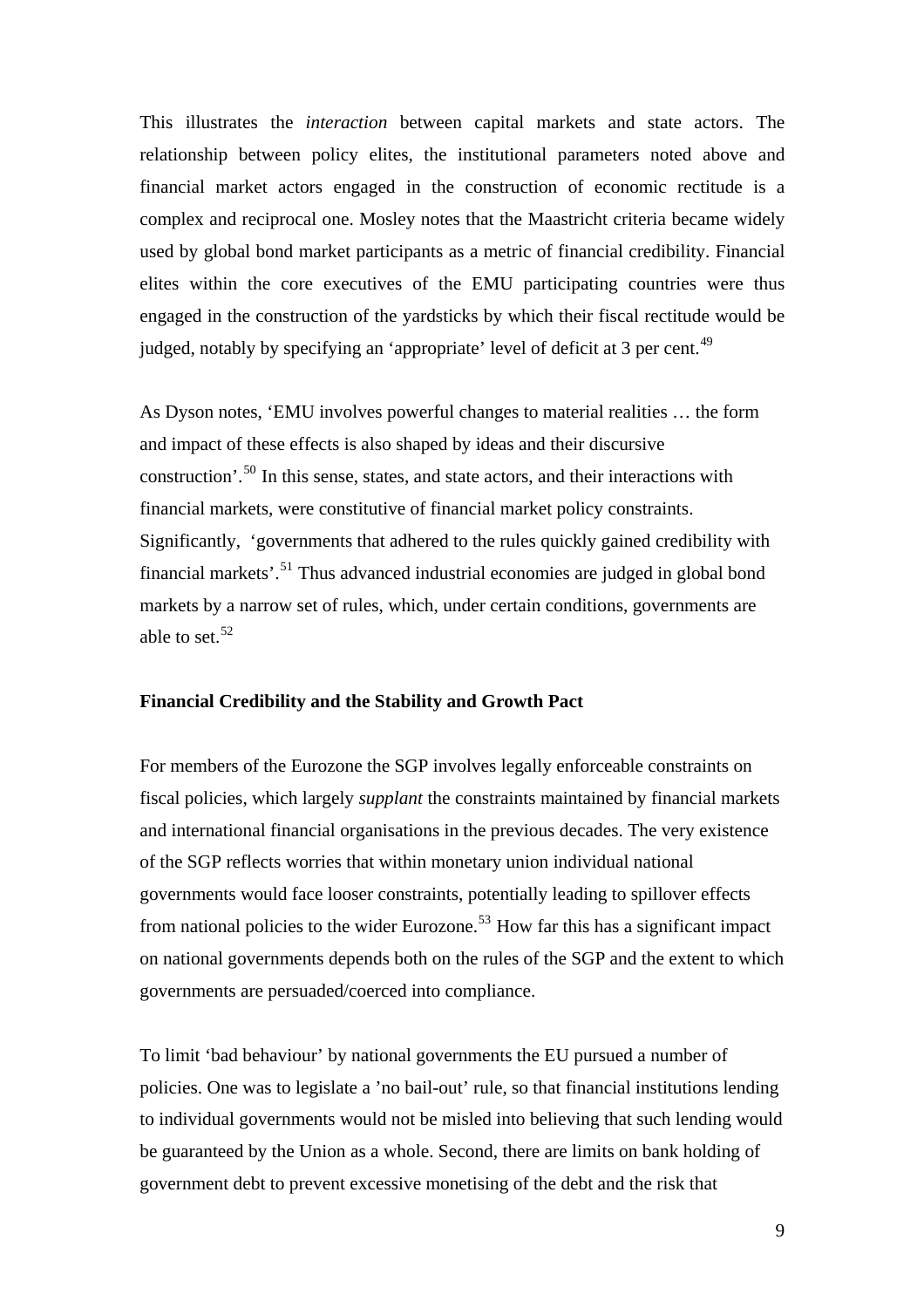excessive borrowing could threaten the stability of financial institutions.<sup>[54](#page-35-1)</sup> Finally, there is the SGP with its rules about the fiscal policies of individual governments, backed by sanctions.[55](#page-35-1) The SGP, agreed after fraught political negotiation, reflected the German-led insistence on a tough regime, so that in addition to a re-assertion of the 3 per cent and 60 per cent ceilings, a medium-term aim of a budget 'close to balance or in surplus' was inserted. As part of the Pact governments have to submit an annual stability programme. Only in exceptional circumstances (defined in terms of depth of a recession) will deficits be allowed to exceed 3 per cent.

Deficits fell most sharply in the run-up to 1999, and signalled the political commitment of governments to accept the very rough and ready targets of the Maastricht Treaty and the SGP and bear this cost of the Euro. The recent arguments about the crudity of the SGP should not blind us to the fact that fiscal discipline was asserted very successfully in the 1990s, and in that context current differences appear so far at least quite marginal.<sup>[56](#page-35-1)</sup>

While almost all commentators have accepted the need for fiscal discipline, some questioned the desirability of any rules at all, while others questioned the particular rules applied. Although Article 104 of the Maastricht Treaty specified analysis of the role of public investment within the deficit, and the taking into account of the economic cycle, and the medium term budgetary position, these precisions have been largely forgotten.<sup>[57](#page-35-1)</sup> The crude deficit rule made no allowance for the state of the economic cycle, nor the fact that most countries started with significant structural deficits (i.e. deficits not caused by the cycle). The debt rule did not address under what conditions debt becomes unsustainable.<sup>[58](#page-35-1)</sup> In fact the deficit rule would not be very restrictive in the medium term if we make a simple comparison with long-run fiscal policy.[59](#page-35-1) Only rarely have governments run deficits of more than 3 per centsuggesting such a rule does not involve a tightening of rules enforced by previous institutional arrangements, though changing underlying conditions make such comparisons complex.[60](#page-35-1) Had the Euro had been launched at a time when structural budgets were in balance, or had a period of faster growth preceded the 2002 slowdown, the 3 per cent rule would probably not have caused difficulties.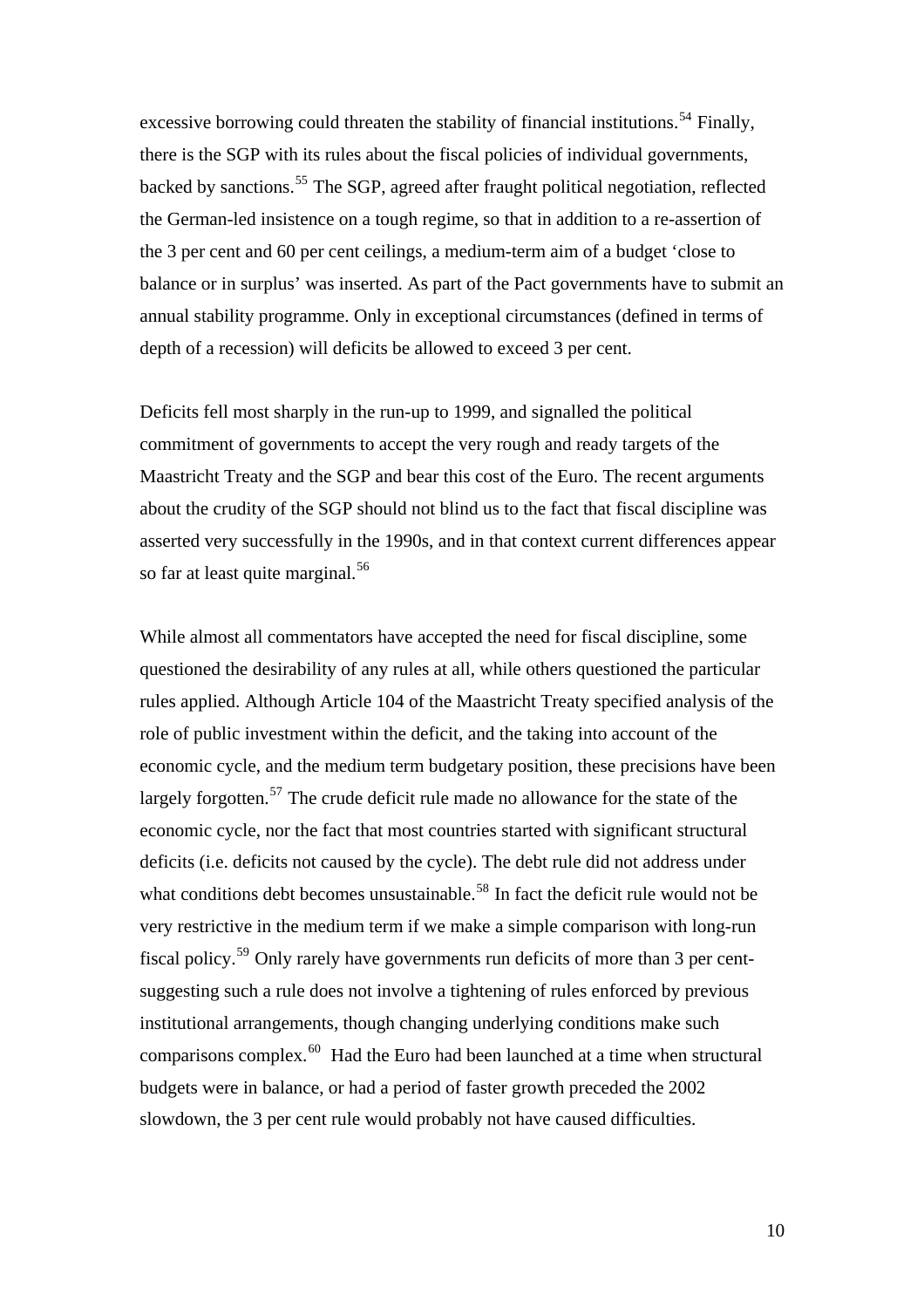Slow growth of the Euro area since 2001, exacerbated by the slow response of the ECB to the slowdown, forced fiscal policy into a more expansionary form.<sup>[61](#page-35-1)</sup> The ECB's policy record has been unaccommodating, and betrays its excessively inflation-oriented agenda, reflecting the sound money and finance agenda instilled in the foundations and architecture of  $EMU<sub>0</sub><sup>62</sup>$  $EMU<sub>0</sub><sup>62</sup>$  $EMU<sub>0</sub><sup>62</sup>$  despite the brief emergence of deflationary fears detailed above.<sup>[63](#page-35-1)</sup> In 2002 warnings were issued to Germany and Portugal, and later France about excessive deficits. This created a political crisis for the EU, not least because of the founding assumption of the SGP that the Germans would be the model of fiscal rectitude.<sup>[64](#page-35-1)</sup>

This narrative about the SGP emphasizes how *contingent* on political and economic circumstances its terms have been. More significantly, it does not seem that SGP has made any major difference to the capacity of national governments to conduct their own fiscal policies. Analysing budgetary policy pursued in the Eurozone period 1997- 2002, Mathieu & Sterdyniak conclude that the Commission's infrastructure for enforcing the SGP 'seems to have had almost no impact on national policies'.<sup>[65](#page-35-1)</sup> Contrary to Commission desire for balance, the structural budget deficit (not including debt servicing costs) *grew* by 1.2 per cent of GDP between 1997 and 2002. The Eurozone public deficit in 2002 was 2.3 per cent (not the 0.3 per cent of the 2001 Stability Plan). No fewer than Nine Euro countries are set to miss the 2004 target for budgetary equilibrium, despite the Commission's exhortations.

# **French Fiscal policy**

Increasing financial liberalization and deregulation facilitating capital mobility allegedly leads Governments to eschew expansionary fiscal and monetary policies in favour of tight money and balanced budgets.<sup>[66](#page-35-1)</sup> Yet the degree of constraint and starkness of policy trade-offs posited by CMH scholarship outlined above are difficult to reconcile with the recent history of French fiscal policymaking.

In the early 1990s, as recession took hold, Bérégovoy's Government pursued a bold, countercyclical, expansionary fiscal policy in 1992, justified in Keynesian terms of the need to counter the demand squeeze. This must also be situated in its appropriate electoral context. The Socialist Government was trying, unsuccessfully, to stave of a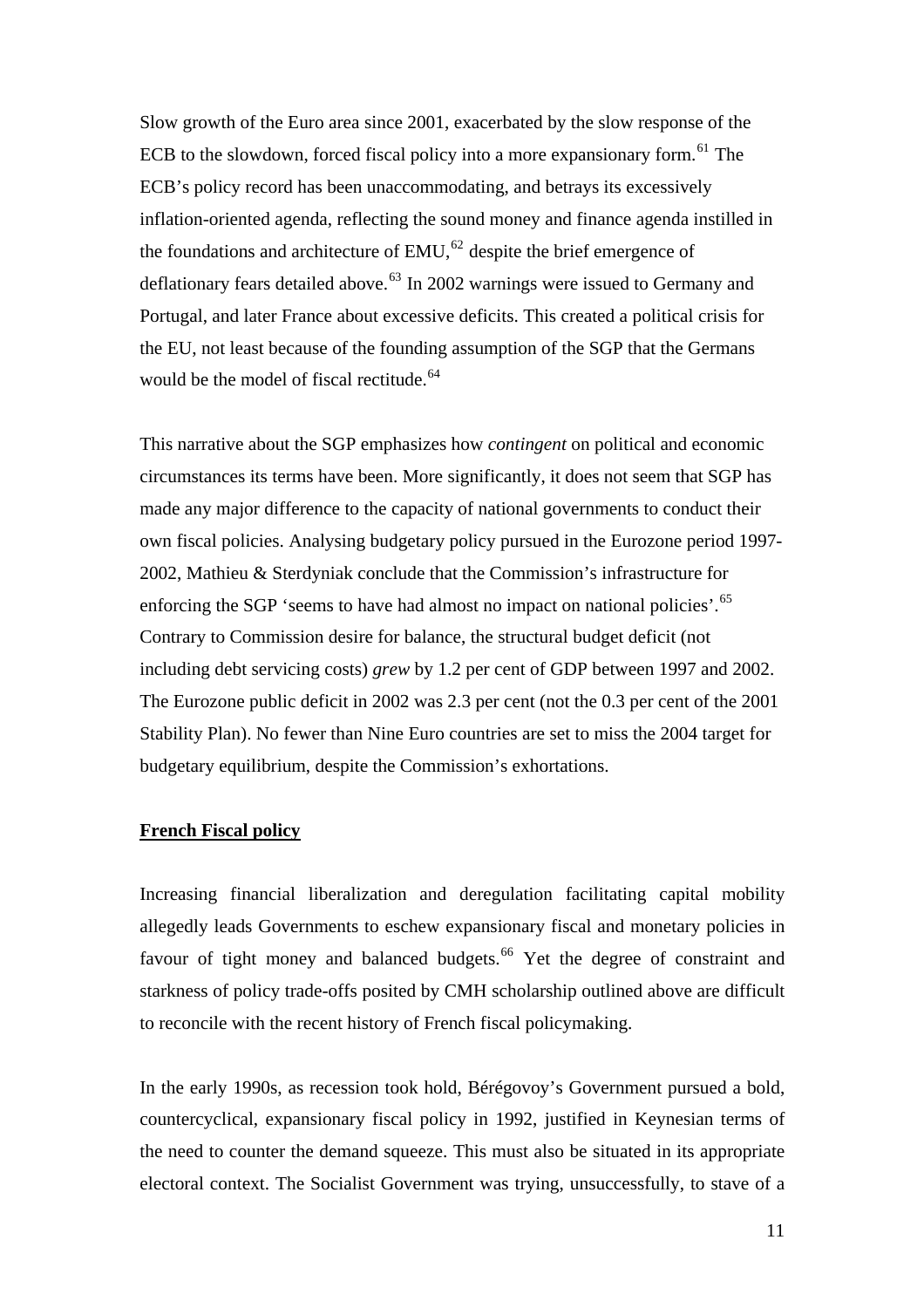crushing defeat, punishment for its having overseen inexorably rising unemployment, and a growth in inequality, in the post-1983 U-turn period.<sup>[67](#page-35-1)</sup>

This countercyclical fiscal stimulus, in combination with a deepening recession, led to a decisive breaching of the Maastricht 3 per cent public deficit criteria. Peaking at 5.6 per cent in 1993, France remained in breach until 1998.<sup>[68](#page-35-1)</sup> As slow growth, compounded by the need to steer a path consistent with the Maastricht convergence criteria continued to exert pressure on the public finances, fiscal policy became more restrictive. The public deficit was progressively reduced, between 1995 and 1997 as the 3 per cent reference value for the budget deficit became a key policy concern. Austerity measures and fiscal tightening brought the deficit down, according to official figures, to 3.1 per cent in 1997. $^{69}$  $^{69}$  $^{69}$ 

Meeting, or just missing (depending on which figures you trust), the 3 per cent reference target in time for accession to EMU involved some creative accounting. This illustrates the socially mediated nature of economic credibility, and the role that states, and in particular Finance Ministries, can play in constructing their own fiscal rectitude. The French state agreed to take over the future pension obligations of France Télécom's in return for a payment of 45 billion francs to the French state.<sup>[70](#page-35-1)</sup> This enabled the French state to massage downwards its public deficit figure, bolstering perceptions of soundness whilst not improving the 'economic fundamentals' upon which those perceptions were supposedly based.

French public finances subsequently improved considerably in no small part as a result of the economic upswing between 1997 and 2000. The extent to which French fiscal policy was directed at the Jospin Government's employment and redistributive priorities illustrates the existence of the room to manoeuvre. Targeted redistributive measures gave an expansionary boost to purchasing power in the French economy. From 1999 onwards, public spending accelerated and budgets became more redistributive.<sup>[71](#page-35-1)</sup> This, combined with redistribution to lower income brackets with a higher propensity to spend, kept demand buoyant during the growth period. Purchasing power as a proportion of household revenue increased by 16 per cent between 1997 and 2002 (the largest 5 year increase in over 20 years).<sup>[72](#page-35-1)</sup> There has been continuity in the role and importance of automatic stabilizers within the French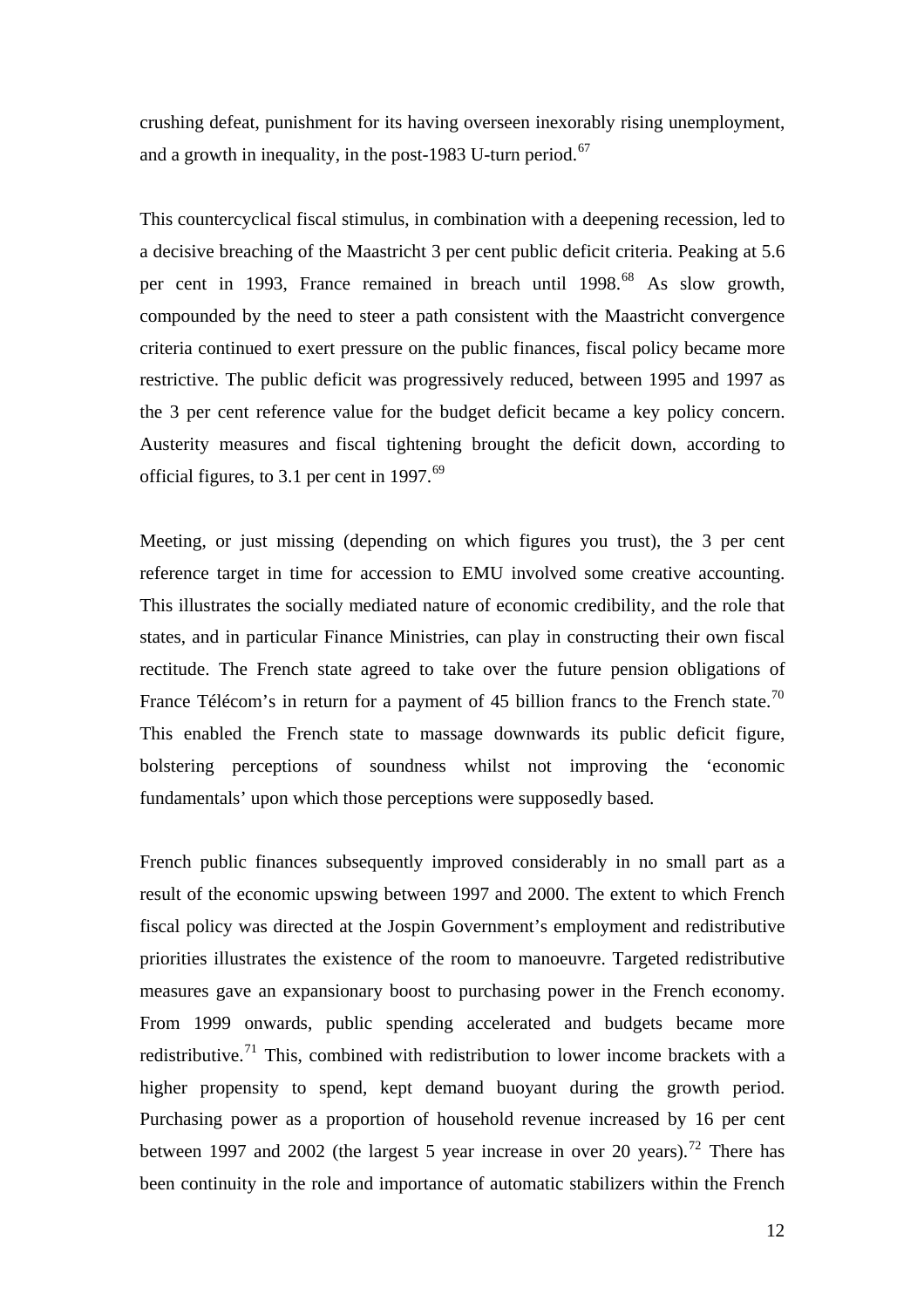fiscal policy framework, though both the recession of the early 1990s, and the downturn which followed a decade later.

The considerable degree of policy autonomy in both decisions appears considerable and gives the lie to the supposed tight constraints in the context of capital mobility. Indeed, the critique of the SGP that it takes no account of the economic cycle is double-edged. Some point to a lack of symmetry in the SGP arrangements which leave governments excessively *unconstrained* during economic upswings.<sup>[73](#page-35-1)</sup> In 2000, the Jospin government embarked on the biggest tax cut in 20 years.<sup>[74](#page-35-1)</sup> Given the subsequent worsening of the economic climate and the public finances between 2001 and 2003, many retrospectively criticised the Jospin government for being excessively profligate with its *cagnotte* (tax windfall), using it to cut taxes rather than repay more debt.

The Jospin Government reduced its debt burden due to lower interest rates, not debt reduction. Indeed, debt levels were rising in this period. In the last decade, although dipping as a result of the upswing just below 57 per cent of GDP in 2001, French public debt has increased substantially, with Government forecasts predicting 65.6 per cent of GDP for 2005.[75](#page-35-1) Although a considerable burden, the costs of debt would have been more punitive in the absence of EMU, with investor confidence in the advent of the Euro reducing interest rate risk premia in the mid-to-late 1990s.<sup>[76](#page-35-1)</sup> Further 'wiggle room' was afforded by the specific context of the restructuring of French capitalism in the late 1990s and early  $2000s$ .<sup>[77](#page-35-1)</sup> Given the draw on the public purse of debt servicing, (attempted) deficit reduction, and tax cuts, receipts from the Government's privatisations programme provided a valuable source of income  $-$  (50) billion francs per year between 1997 and 1999), which also helped contribute to social spending priorities.

Room to manoeuvre is further provided by the role governments and Finance ministries play in constructing the narrative of their own fiscal rectitude. Specifically, they are able to exploit the inherent inaccuracy of economic forecasting to present deficit reduction forecasts, and prognoses of future debt levels, in an unrealistically positive light. This further illustrates the role that states and Finance Ministries play in constructing their own economic rectitude, and perceptions thereof. The SGP-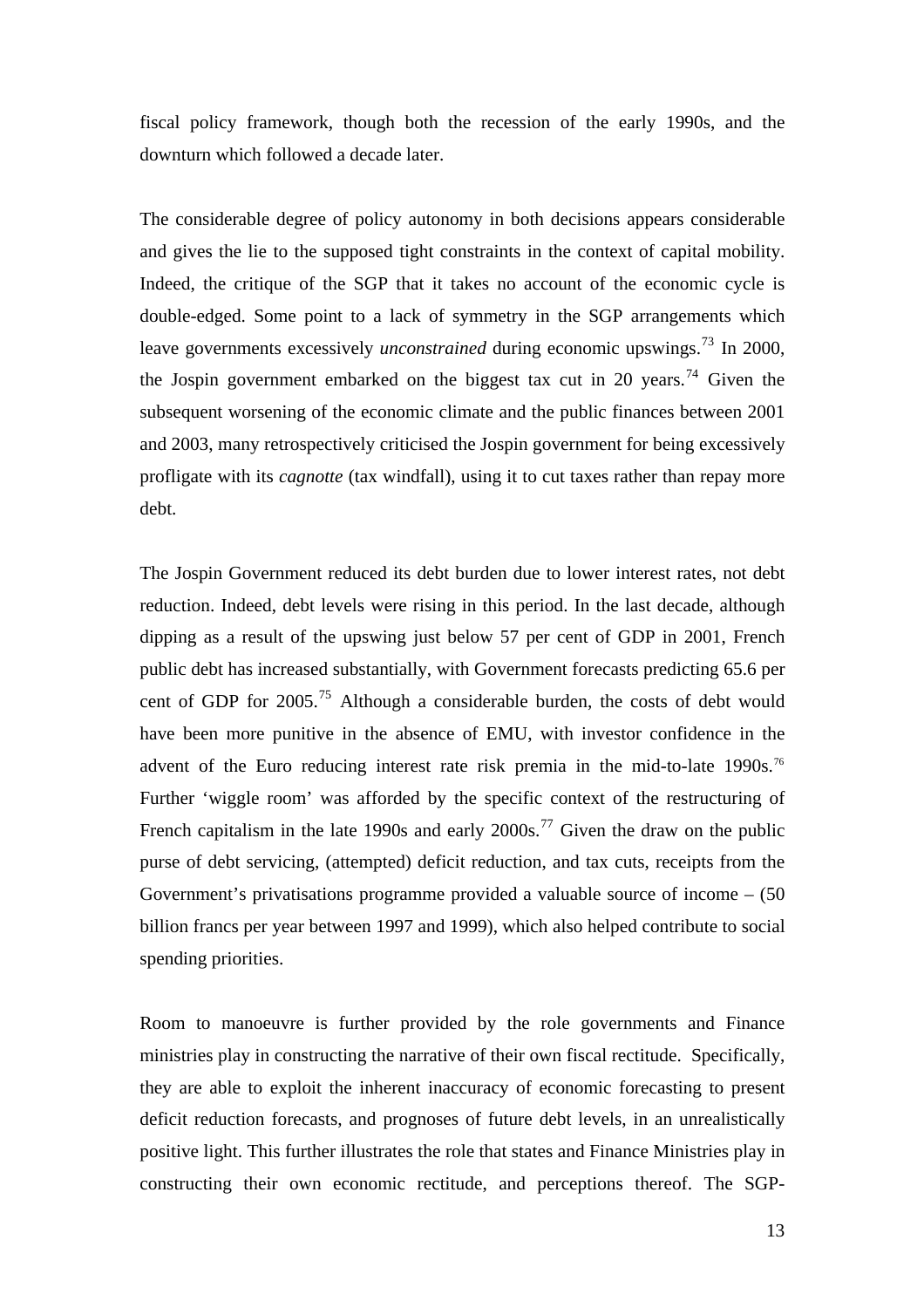stipulated Stability Plans explain how, over four years, the public deficit will approach equilibrium. Even annual forecasts are always inaccurate, given this time horizon, governments are tempted to make over-optimistic growth predictions (since under-optimistic ones are equally flawed), which would, in a relatively painless way, deliver the budget balance.

French policymakers, it seems, value the room to manoeuvre that can be gained from the role they play in the construction of perceptions of their economic rectitude. This is amply demonstrated in the French stability plan for 2005 to 2007.<sup>[78](#page-35-1)</sup> All forecasting is based on two predicted growth levels (2.5 per cent and 3 per cent), the former, characterised as 'prudent' in the document, is still rather optimistic.<sup>[79](#page-35-1)</sup> These documents play a legitimising role, containing solemn, if often vague pledges prudence and belt tightening, whilst retaining planned tax cuts. French budgetary policy in 2003 was less restrictive than their stability plan,  $80$  and this is by no means an exception. These are an exercise in reframing perceptions to legitimise government policy, speaking the language of fiscal austerity, whilst using the opportunity to create more room to manoeuvre.

If and when real growth parts from the optimistic prediction, do governments engage in restrictive budgetary policy and further stifle weak growth? Or do they allow the Budget deficit to grow? Evidence from France between 2001 and 2004 suggests the latter is at least as viable an option as the former without incurring punishment from financial markets. Despite Commission rebukes of excessively expansionary fiscal policy, and reaffirmations of the 3 per cent rule,  $81$  France's September 2002 SGP stability plan, and Budget plans for 2003 (based on extremely optimistic growth forecasts), did not conform to the budget balance requirements by 2004, *nor even* by  $2006$ <sup>[82](#page-35-1)</sup> France thus remained an 'unrepentant sinner'.<sup>[83](#page-35-1)</sup>

Perceived absence of tight constraint becomes most evident at crucial moments in the electoral cycle. No doubt as a result of the electoral cycle, in 2002, budgetary policies were sharply expansionary, as spending increased by almost 3 per cent in volume, and taxes were significantly reduced. $84$  The more expansionary fiscal policy pursued in France, and its impact on internal demand, in part explains the hitherto superior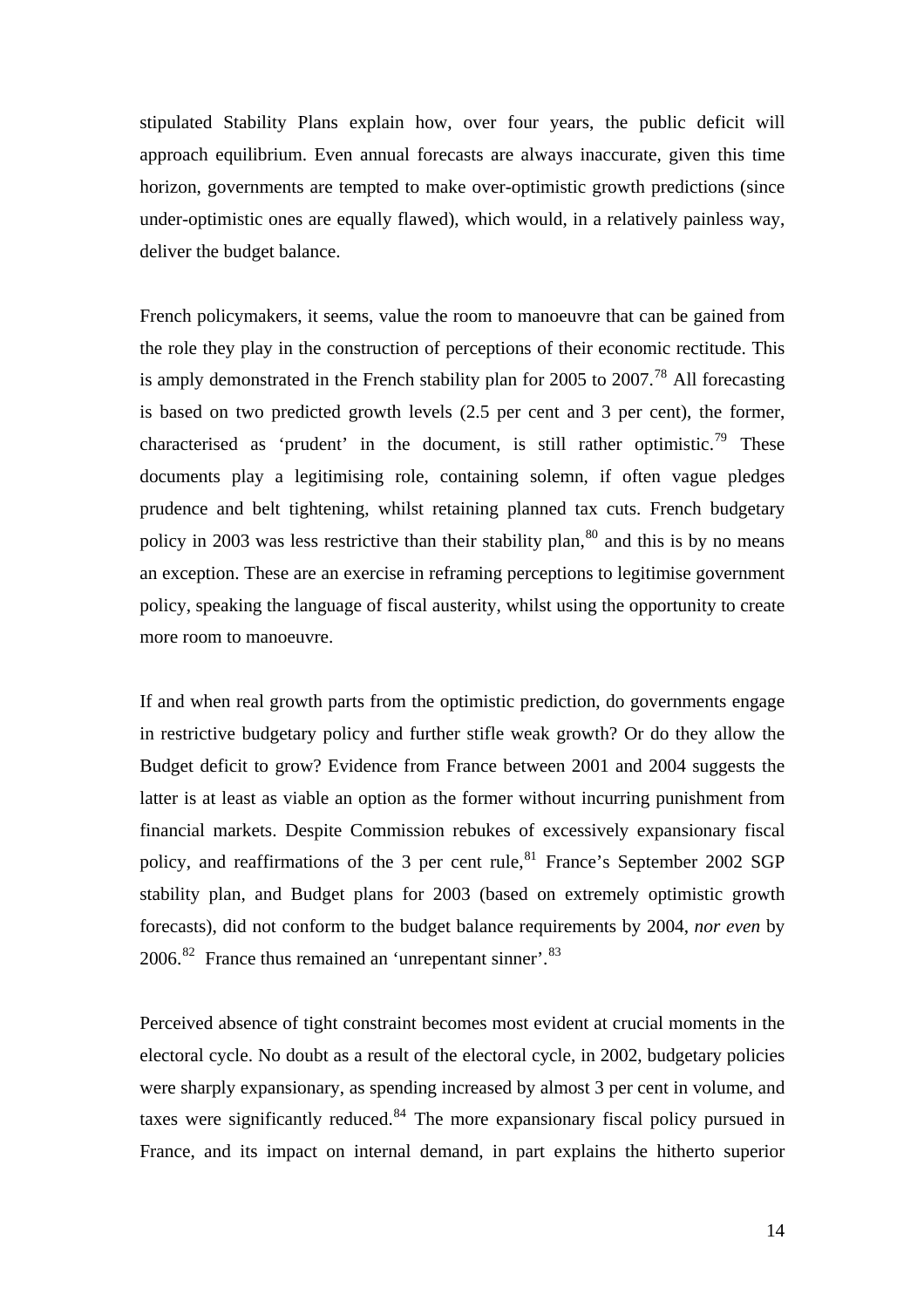growth performance of France compared to the Eurozone as a whole –in both upswing and downswing phases.

Whilst on the spending side, the electoral cycle doubtless provided some impetus for the expansion, its impact has been still more dramatic on the receipts side. Many saw the Jospin Government's tax cuts outlined above as an electoralist stunt, driven at least in part by a partially populist logic, given the 'war chest' provided by economic growth, and the proximity of decisive elections. $85$  Yet this example pales into insignificance when compared to the tax promises made by Chirac, in a considerably worse economic climate, in the context of the 2002 elections. A centre-piece of Chirac's campaign was a 5 percent income tax reduction pledge. The rhetoric of Chirac's campaign emphasised expansionary domestic policies, and chose to draw a veil over European constraints that these policies blatantly flouted (an approach which had served him well in his 1995 presidential campaign).

Excessively optimistic (3 per cent growth) forecasting allowed Chirac to promise the reduction of income taxes by a third by 2007. This was also the date by which he pledged *domestically* to achieve budget balance (in March 2002, Chirac was still telling the Commission and European partners that balance would be achieved in 2004). Unsurprisingly, Chirac and the Raffarin Government called for a 'softening' of the SGP in the summer of 2003, yet Government did not abandon plans of a 3 per cent income tax cut.<sup>[86](#page-35-1)</sup> A combative Commission initiated Excessive Deficit Procedures against France in May 2003.

The 'freezing' of the Excessive Deficit Procedures, against the wishes of the Commission and a number of Euro member countries, in the wake of the Ecofin meeting of November  $24^{\text{th}}-25^{\text{th}}$  provoked an open crisis of the SGP. Interestingly, the impact on the financial markets of this open crisis of the institutional framework of EMU, which the newly appointed governor of the ECB, Jean-Claude Trichet warned was a grave danger for the credibility of the Euro, was negligeable. Indeed, the collapse of SGP coincided with the highest ever value of Euro to dollar, at the end of a 16 per cent appreciation in 2003. Indicating actors on financial markets continue to have confidence, long term interest rates. Long-term French sovereign bond rates rose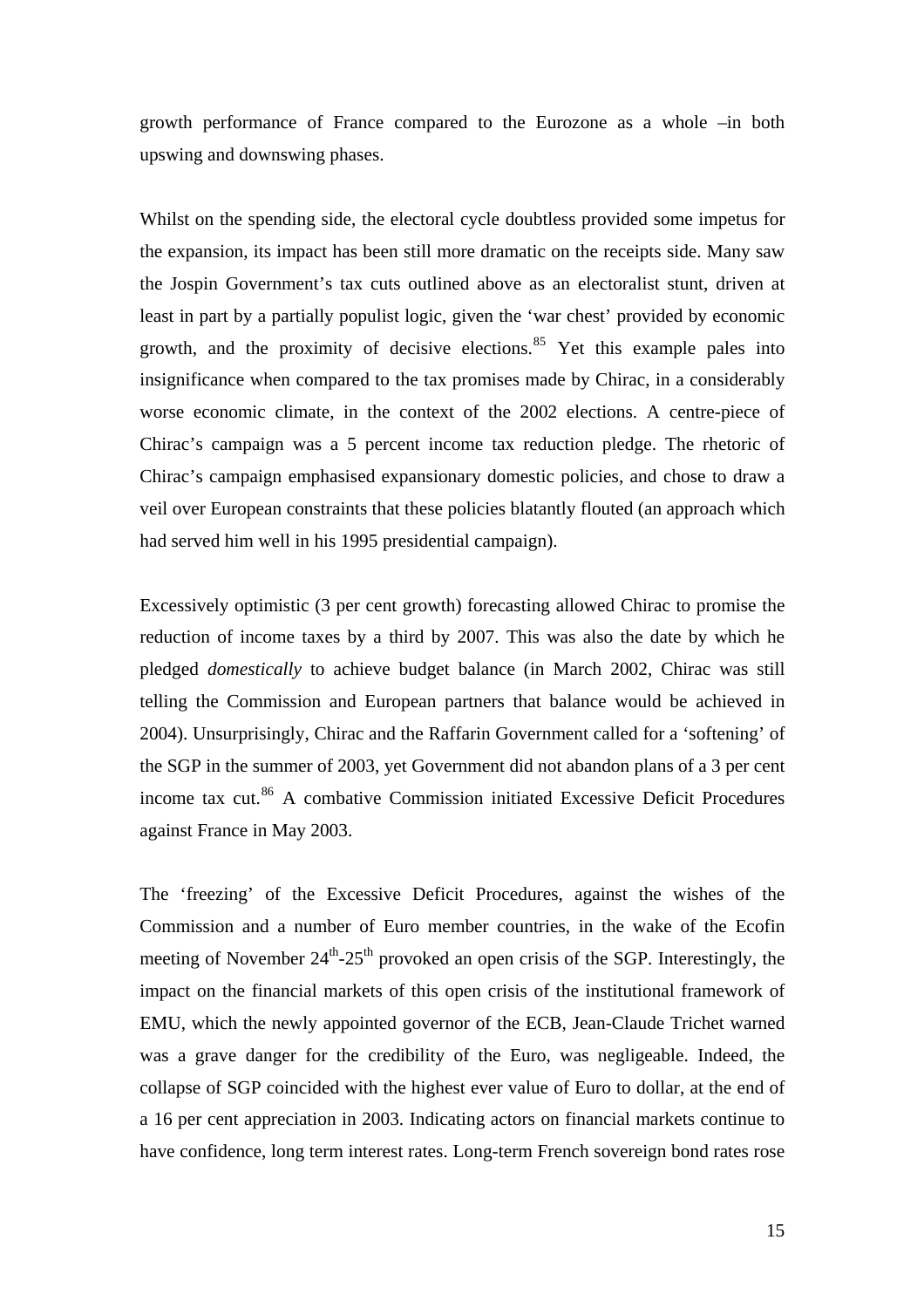slightly from 4.33 to  $4.44^{87}$  $4.44^{87}$  $4.44^{87}$  – but this was simply a fluctuation, and there is no indication of any discernable effect on costs of borrowing.<sup>[88](#page-35-1)</sup>

Contradicting Pedro Solbes, Finance Minister Francis Mer insisted that the 'spirit of the Pact' was still being respected,  $89$  and in this he has some justification – notably the pledge to reduce deficits below 3 per cent by 2005 (in September 2003, French officials had been angling for 2006). That said, French Government predictions of a 2.9 per cent deficit in 2005 were again based on optimistic growth forecasts,  $90$  more sober forecasters put the likely figure at 3.4 per cent.<sup>[91](#page-35-1)</sup>

French economic policymakers attitudes to European constraint appear schizophrenic. The 2003 budget explicitly rejected the Commission's target of budget balance by 2004, and indeed 2006.<sup>[92](#page-35-1)</sup> Its budget for 2004 contained further tax cut promises which, once again, flouted commitments made to European Partners (this time at the Stresa Econfin meeting) that the deficit would be brought below 3 per cent by 2005. That said, the shift to a more restrictive path (a shift further emphasised in the wake of European disputes in late 2003), was in part a reflection of a concern to keep within striking distance of SGP reference points.

France's more austerity-oriented fiscal policies in 2003 and 2004 (including increased social charges to more than offset tax cuts, and plans to cut certain social programmes, notably health insurance), in the context of weak growth, risks establishing vicious circle whereby, the more growth is dampened down by restrictive budgetary polices, the more austerity will be needed to tackle the public deficit and try and rein it in under 3 per cent.<sup>[93](#page-35-1)</sup> A recent IMF report endorsed this view, warning against 'rigid adherence to annual deficit targets [which] can impart a procyclical bias to fiscal policy through contractionary measures to buttress revenues in a downswing', and has argued that binding rules which 'allow cyclical revenue fluctuations to be reflected in annual outcomes for the budget balance … would not sacrifice—and perhaps it would even enhance—policy credibility.<sup>[94](#page-35-1)</sup> The IMF raise long term concerns about fiscal sustainability with relation to pension and health policy reform in particular, but in the short term are content to endorse the 'full play being given to automatic fiscal stabilizers' in contributing to recovery. <sup>[95](#page-35-1)</sup>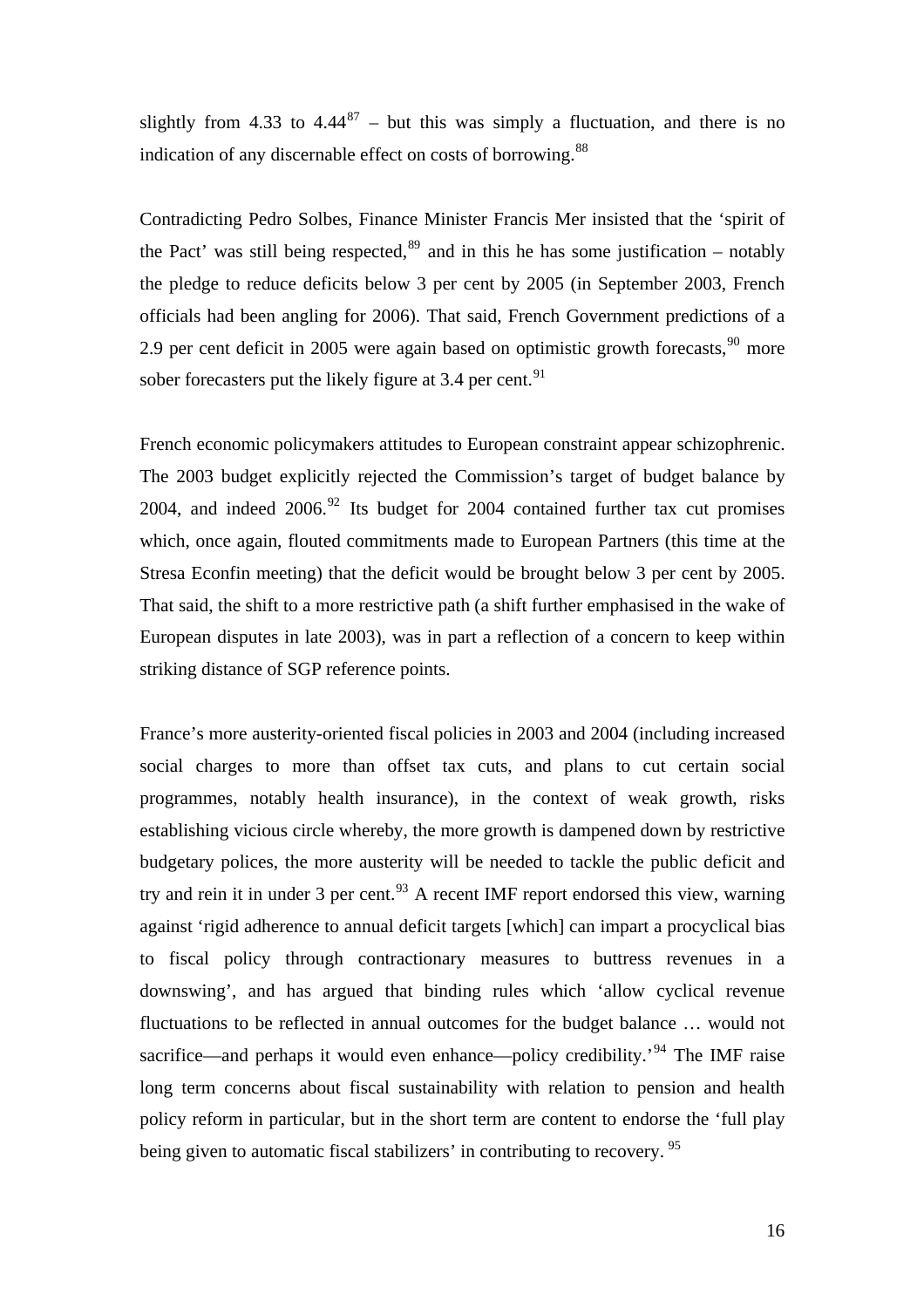Ironically, although conditions should permit a return to growth around 3 per cent in 2004-5, which would enable France to meet its commitments undertaken at Ecofin in November 2003, the likely fly in the ointment is a more restrictive budgetary stance since 2003 dampening demand and consumption, hampering growth. Despite government predictions of a 3.6 per cent deficit in 2004, other estimates put the figure at between 3.9 per cent and 4.2 per cent as a result of weaker growth.<sup>[96](#page-35-1)</sup>

#### **British fiscal policy**

Britain was ahead of France in the pace of financial liberalization, with exchange controls abolished in 1979 and the opening up of the City of London to much greater competition in the 1980s. Yet despite substantial institutional and political differences between the two countries, the same broad theme may be repeated: despite this liberalization the British authorities have been able to maintain a substantial degree of fiscal policy autonomy.

 The debacle of Britain's exit from the ERM in 1992 was followed by an attempt to establish a new monetary regime by the specification of an inflation target (2.5 per cent) and the creation of much greater transparency in the conduct of monetary policy. This latter involved the introduction of a regular Inflation Report spelling out the basis of policy monetary judgements and the use of 'seven wise men ' to give independent policy advice.<sup>[97](#page-35-1)</sup> This attempt to reconstruct monetary credibility initially went along with extraordinarily large fiscal deficits. From surpluses in the fiscal years 1988/9 and 1989/90, the recession of the early 1990s saw deficits in both 1992/3 and 1993/4 of 7.8 per cent of GDP-higher even than the alleged 'annus horribilis' of 1975/6 when the figure was 7.1 per cent.<sup>[98](#page-35-1)</sup> Unlike in 1975/6, however, these deficits did not have disastrous effects on confidence. The initial departure from the ERM saw a substantial fall in the exchange rate, but this then stabilised until the end of 1994, to be followed by a 6 per cent fall between January and April 1995. Similarly, widening differentials in interest rates with the US and West Germany only appeared from  $1994.99$  $1994.99$  $1994.99$  Hence through the peak of the deficits the government was not under great pressure for their reduction. Partly this was because from 1993 the government was imposing very large tax increases to try and get the deficit down; indeed, the two budgets of 1993 together imposed the biggest ever peacetime tax hikes in British history. But perhaps most important was the fact that inflation

17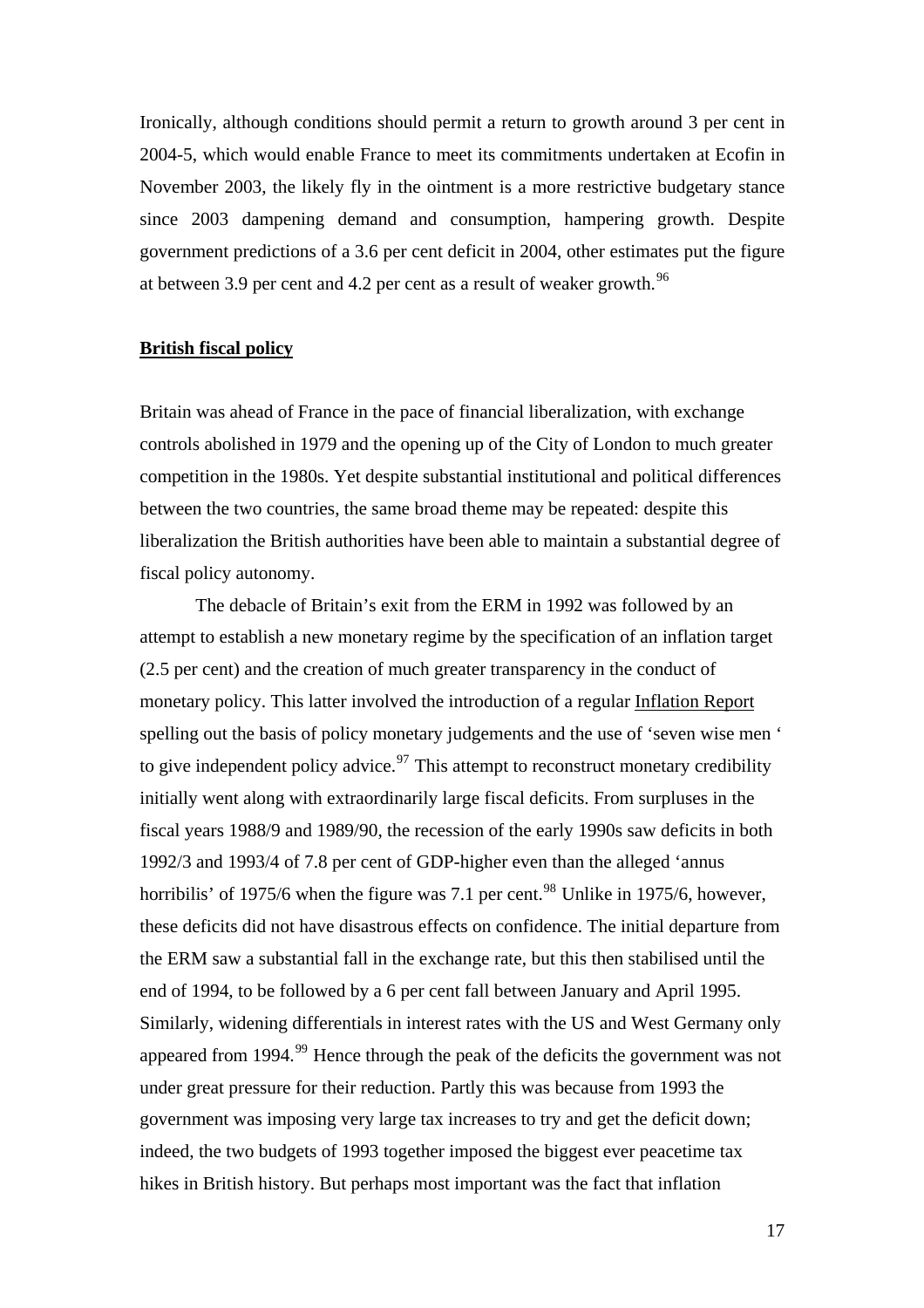remained strikingly low in the early 1990s; at its lowest point it was under 2 per cent in 1993.<sup>[100](#page-35-1)</sup> Also of help was the fact that the debt/GDP ratio, though rising, was well inside the Maastricht 60 per cent figure, running between 40-50 per cent at its peak.

 The Conservative government of the mid-1990s had a proclaimed objective to eliminate public borrowing entirely, though in fact it remained in deficit until it lost office in 1997. However, there was a notable fiscal tightening in the mid- 1990s, so that even allowing for the economic recovery, the fall in the PSBR was very sharp, to 1.2 per cent of GDP in  $1997/8$ .<sup>[101](#page-35-1)</sup>

 These policies have of course been conducted against the background of a floating exchange rate since the ERM debacle of 1992. Under the Conservatives the Maastricht fiscal criteria were officially deployed as benchmarks for policy, but without any commitment to the idea that this was paving the way for Britain to enter the projected single currency. By contrast, the Labour government elected in 1997 committed itself 'in principle' to Euro membership, but in practice this remained a distant prospect. Though Britain is therefore not a signatory to the SGP, Labour's commitment to eventual Euro entry has led to a clear statement of adherence to the principles of the Pact, and its use as one, though by no means the only, benchmark in discussions of UK fiscal policy.<sup>[102](#page-35-1)</sup>

 A major reason for continuing British wariness about Euro entry was the buoyancy of the British economy through the 1990s, with a long upswing in activity after 1992, with only minor interruptions at the end of the 1990s. This upswing, as noted above, allowed a sharp reduction in fiscal deficits from the mid-1990s, albeit in combination with tight controls over expenditure.

 Initially these tight controls were maintained by the Blair government, one consequence of the re-assessment Labour's macroeconomic policies had been subject to in the long years in opposition between 1979 and 1997. The broad thinking behind New Labour's approach was spelt out succinctly by a key adviser in Labour's Treasury team.<sup>[103](#page-35-1)</sup> At the core of his argument was the belief that 'credibility is the elusive elixir of modern macroeconomics', a belief founded not only on developments in economic theory in the 1980s and 1990s, but also on the manifest failure of the previous Labour government to maintain such credibility in the mid 1970s. Bringing together structural and political elements, Balls argued that: 'The rapid globalization of the world economy has made achieving credibility rather more than less important, particularly for an incoming left-of centre government which has been out of power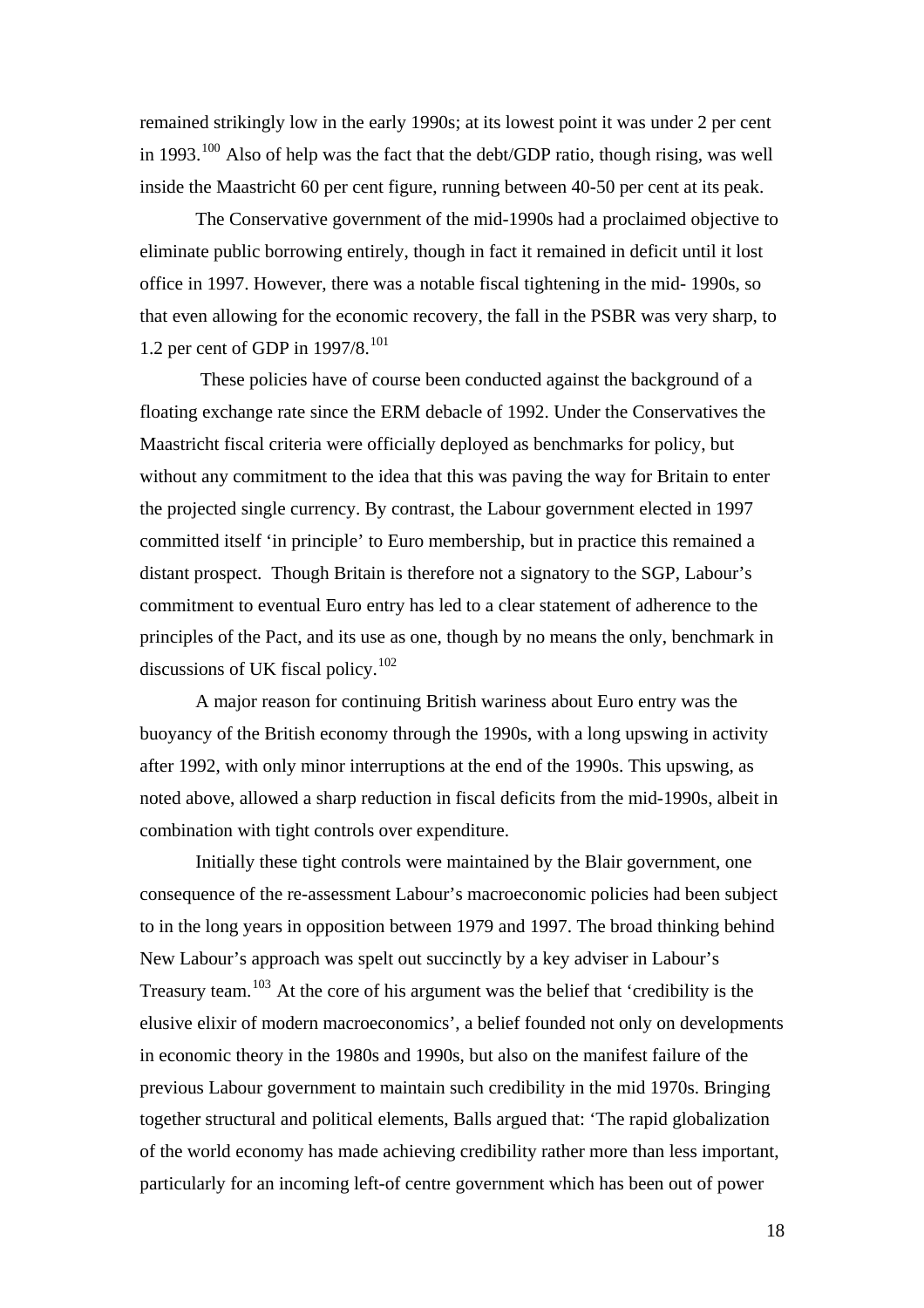for two decades'.<sup>[104](#page-35-1)</sup> Ruling out what was seen as the previous errors of fixed and intermediate policy rules (e.g money supply or exchange rate targets), Balls argued that what was needed was 'stability through constrained discretion'. In practice this meant a strategy of establishing a track record on stability which would, after a period, give the government room for short-run manoeuvre.

 After its election the Blair government Labour government sought to secure this credibility for its macroeconomic policies by two key policies: granting the Bank of England independence in the conduct of monetary policy, coupled to a commitment to fiscal prudence. Independence for the Bank of England had in fact been discussed in government circles as far back as 1988, when the Conservative Nigel Lawson was Chancellor.<sup>[105](#page-35-1)</sup> But for a Labour government to grant such independence marked a decisive conversion both to the priority of low inflation as a policy objective and more broadly the logic of credibility as the defining issue. Under the new arrangements a Monetary Policy Committee dominated by the Bank would set interest rates, on the basis of minuted discussions which after a short lag would be in the public domain. The aim of policy would be to achieve the existing target of 2.5 per cent inflation, albeit this would now be 'symmetrical' ie the figure should not be allowed substantially below nor substantially above this figure.<sup>[106](#page-35-1)</sup>

The principles of fiscal prudence were spelt out in 1998, with two key rules enunciated.[107](#page-35-1) The first, the 'golden rule', stated that the government would, over the cycle, borrow only to invest and not to fund current spending. The second, the 'sustainable investment rule', said that public sector net debt as a proportion of GDP would be held stable, and would normally be less than 40 per cent over the cycle.

 These rules differed from those of the SGP. The first rule was less restrictive than the SGP's commitment to overall budgetary balance or surplus, in part because of the British backlog of public investment, which had been low since the 1970s and significantly below Eurozone levels at the turn of the century.<sup>[108](#page-35-1)</sup> The second rule also allowed scope for some expansion of public investment as long as debt did not rise sharply. British debt levels were in any event well below the SGP's 60 per cent maximum, at around 35-40 per cent at the turn of the century depending upon the precise mode of calculation. Finally, the British rules, by emphasising the need for assessment over the cycle, reflected British recognition of the exceptional severity of the recessions of the early 1980s and 1990s, and the consequent desire to let automatic stabilisers do their work. The British rules should not be seen as in any

19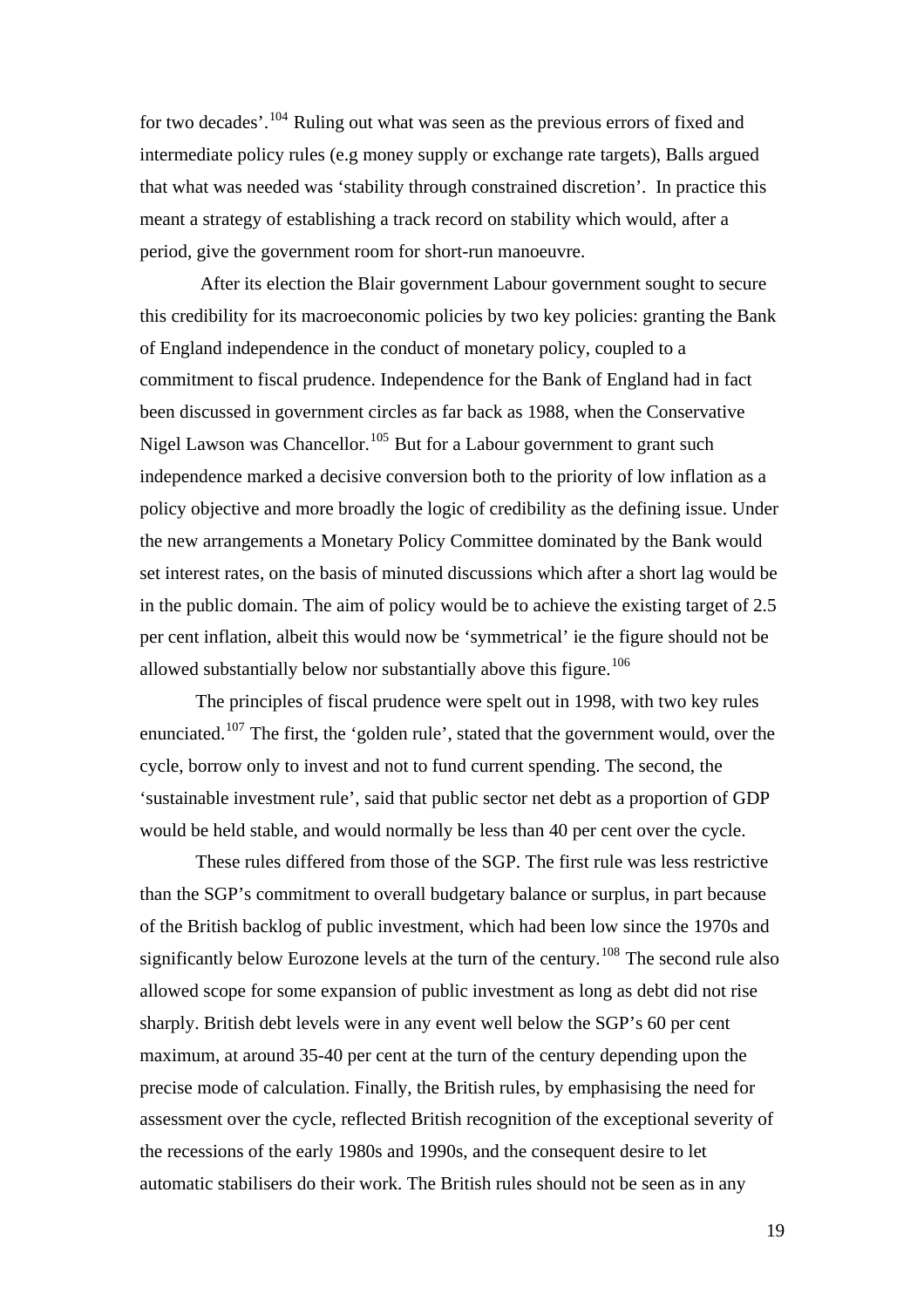simple sense 'slacker' than the SGP, rather it could be said that they reflected a similar commitment to fiscal prudence but in the context of a different national history. This history, contrary to common perceptions, has seen more budget surpluses in the UK than in any other major western economy since  $1970^{109}$  $1970^{109}$  $1970^{109}$  - but surpluses seen to have been bought at too high a price in cyclical instability.

 In its first period in office after 1997, the Labour government accompanied this prudent fiscal framework with tight limits on public spending growth. However, from 1999, and especially after the second election victory of 2001, the government launched an ambitious spending programme, focused on health, education and infrastructure. The timing of this programme broadly coincided with the deterioration of the international economic environment, hence the characterisation of this period of policy as 'unintended Keynesianism'.[110](#page-35-1) By allowing the deficit to increase the government facilitated a milder slow down in activity than was experienced in most Western economies. This policy was in line with the commitment to allow the automatic stabilizers to be effective.

 The combination of rising spending (including financing the invasion of Iraq) and slowing growth brought the government's fiscal 'prudence' under strain in 2003. Where in the run up to the budget of 2002 a current budget deficit of £5.7bn had been predicted for fiscal  $2002/03$ , the outturn was a deficit of £11.7bn.<sup>[111](#page-35-1)</sup> The government argued that over half of this deterioration was due to the workings of the automatic stabilizers, and having generated large surpluses from 1999 onwards, it was still on target to return to surplus in 2005/6 and have a current balance over the cycle.<sup>[112](#page-35-1)</sup> By the time of the 2004 budget the fiscal balance had further deteriorated, with a deficit in 2003/4 of £37.5bn, equivalent to 3.4 per cent of GDP.<sup>[113](#page-35-1)</sup>

 The government argues that the projected pattern is still 'consistent with the Government's prudent interpretation of the  $SGP$ <sup>'.[114](#page-35-1)</sup> This is based on forecast data, which suggest that, on the Pact definitions, the budget deficit will have peaked at a *cyclically-adjusted* 2.3 per cent of GDP in 2003/4, with a small rise in the debt ratio to around 36.5 per cent by  $2008/9$ .<sup>[115](#page-35-1)</sup> However, some authoritative doubts have been expressed about these projections, not in the current cycle, but the next one. The government's projections, it is argued, depend upon a higher rate of economic growth than is plausible, and therefore tax increases may be required to achieve the fiscal targets.<sup>[116](#page-35-1)</sup>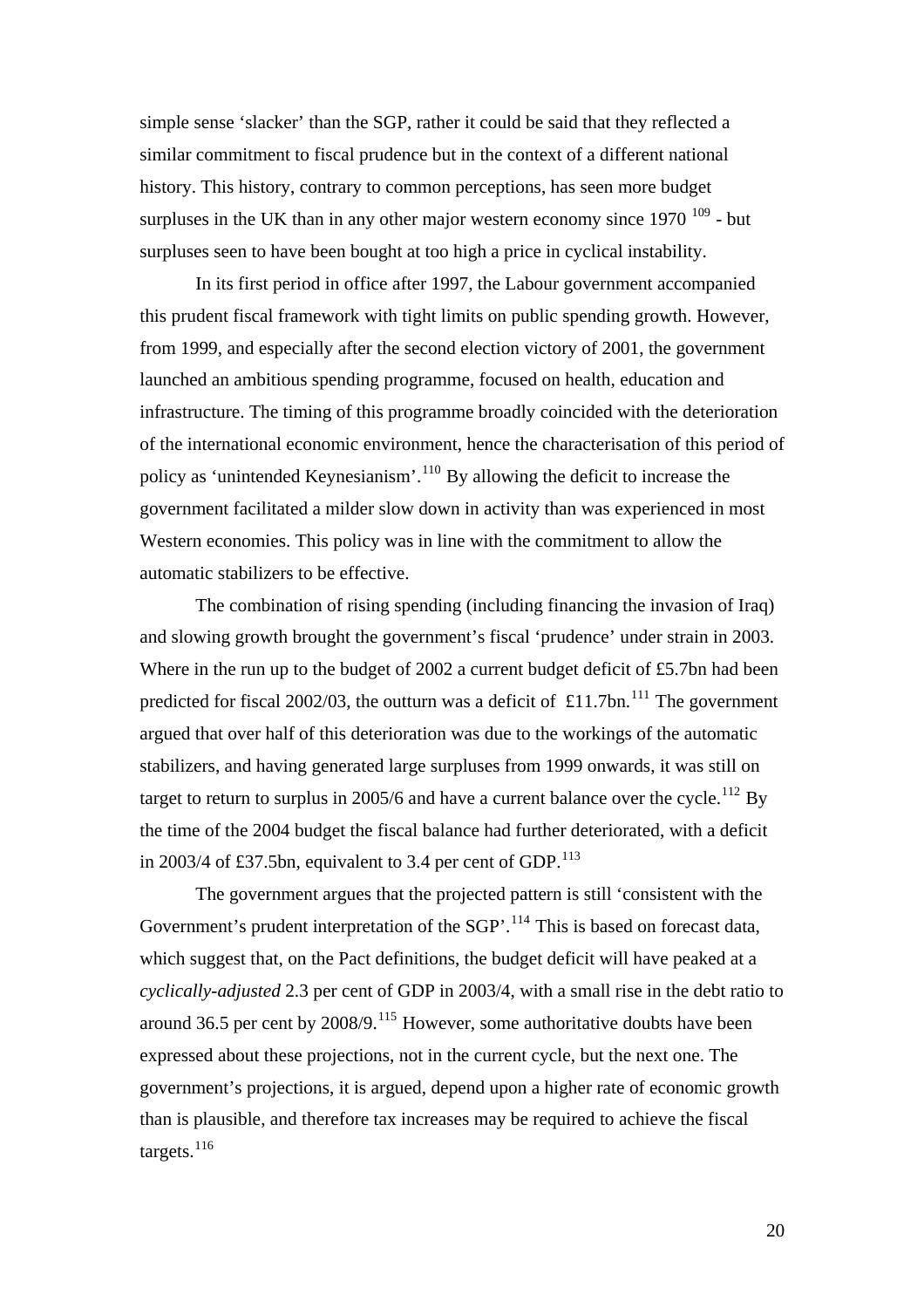While some members of Ecofin have expressed doubts about UK policy, in general its fiscal rules have been seen as broadly in line with the SGP, but with a recognition of the importance of viewing policy over the cycle. Such assessments of the UK are partly underpinned by the recognition that, unlike several members of the Eurozone, Britain's debt ratio (having fallen from the late 1990s) is even on pessimistic projections likely to rise to levels a long way below the SGP criteria. Indeed, the general point can be made that the SGP criteria are much more of an issue for some members of the Eurozone than for three of the EU non-members (Britain, Denmark and Sweden): 'Trois des meilleurs eleves de l'EU ne sont pas dans le zone euro…'.[117](#page-35-1)

New Labour's macroeconomic policy can be seen as a success in its own terms. As one commentator described the strategy: 'What he (Gordon Brown) really wanted was to be in a position where a Labour Chancellor could comfortably borrow £20 billion a year for public spending without being accused of profligacy and irresponsibility'.<sup>[118](#page-35-1)</sup> This has been done with only minor discomfort. While accusations of profligacy have indeed come, as might be expected, from political opponents, they have not come with any seriousness from financial markets. In consequence New Labour has been able to pursue a 'Keynesian' policy based on expanding public spending on health and education on a very large scale during an economic slowdown.

 Allowing such a deterioration in the fiscal position has been represented as 'a gamble' by some commentators, $119$  but there is little evidence of loss of credibility. Partly this is because the growth of the economy in 2003 and after has matched the Treasury's forecasts, despite many commentators in 2003 saying these were overoptimistic. In addition, the policies pursued have the broad endorsement of the IMF. The Fund's 2004 country report showed some concern at how far the budget deficit was really as cyclical as the Treasury claimed, and therefore looked for a somewhat faster fall in the deficit in future years. But in broad terms both monetary and fiscal policy were seen as appropriate.<sup>[120](#page-35-1)</sup>

#### **Rules, Credibility, and Policy Space**

Thus in both our cases, in different ways, policy elites have established tough rules to build credibility, then used the policy space so created to pursue policies which might otherwise be unsustainable. New Labour's policies in power have followed the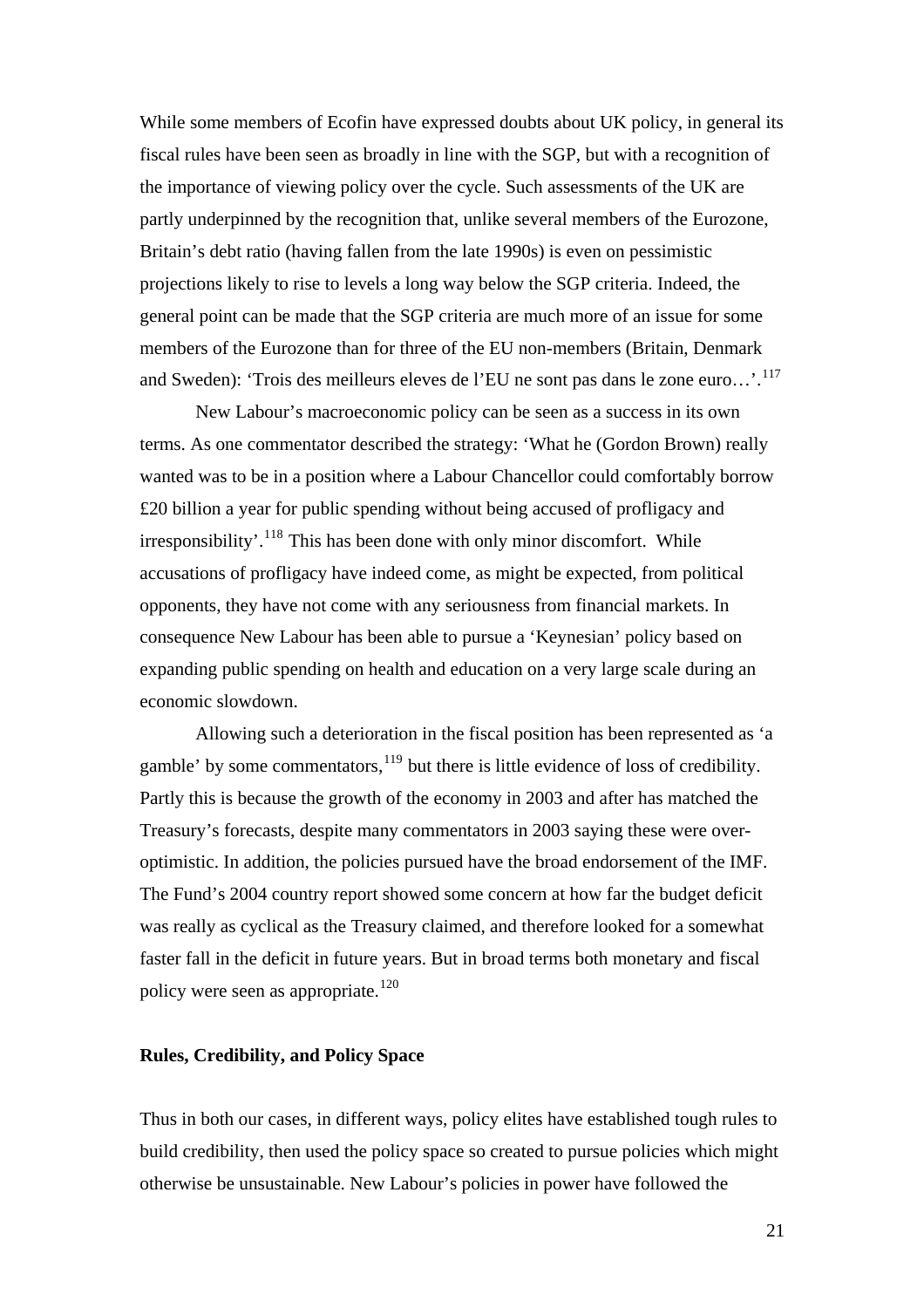prospectus laid out by Balls in 1998: establish tough rules to build credibility, then use the policy space so created to pursue policies which might otherwise be unsustainable.<sup>[121](#page-35-1)</sup> However it has not all gone entirely to plan. The initial fiscal prudence of 1997-9 proved more difficult to reverse than expected, so that for the whole period 1998-2002 public spending and public investment as a share of GDP were below the levels of the government's Conservative predecessor.<sup>[122](#page-35-1)</sup> Then, when the big public spending increases did start coming through they coincided with a slowdown in the economy, so that the fiscal balance deteriorated much further than had been anticipated. In response, the government has stuck to its expansionary spending policies, though with substantial slowdowns in the rate of growth proposed for the years after the end of fiscal  $2004/5$ .<sup>[123](#page-35-1)</sup>

In relation to the SGP, (in part as a result of the lesser degree of interpretive flexibility inherent in the original rules) French policymakers have also begun to engage in a degree of revision of those rules, again without any demonstrable adverse effects on credibility. Dyson has characterised the SGP as 'tightened fiscal discipline', 'monitoring of convergence programmes', and 'hard' coordination with sanctions in the background'.<sup>[124](#page-35-1)</sup> However, after November 2003, this last point requires qualification. This episode also illustrates the enduring relevance of states (and governments within them) as agents in determining the degree of soft-ness or hardness of fiscal policy co-ordination.

The virtues of sound money and sound public finances remain a priority – but they have been set in the context of other priorities, and the potential for conflicts and trade-offs between them has been recognised as has the need to allow the free play of automatic stabilizers, without straitjackets of tight, deficit rules insensitive to the economic cycle, or economic circumstances. Credibility could be retained whilst breaching (for 'sound' economic reasons given the economic conjuncture) the rules. There was nevertheless a desire to retain the rules as reference points and medium term objectives. The shift can be explained with reference to the different ideational and political economic context in which this re-evaluation took place. The harsh fiscal consolidation in the mid 1990s was successful in achieving low interest rates and credibility in the eyes of bond and currency market operators.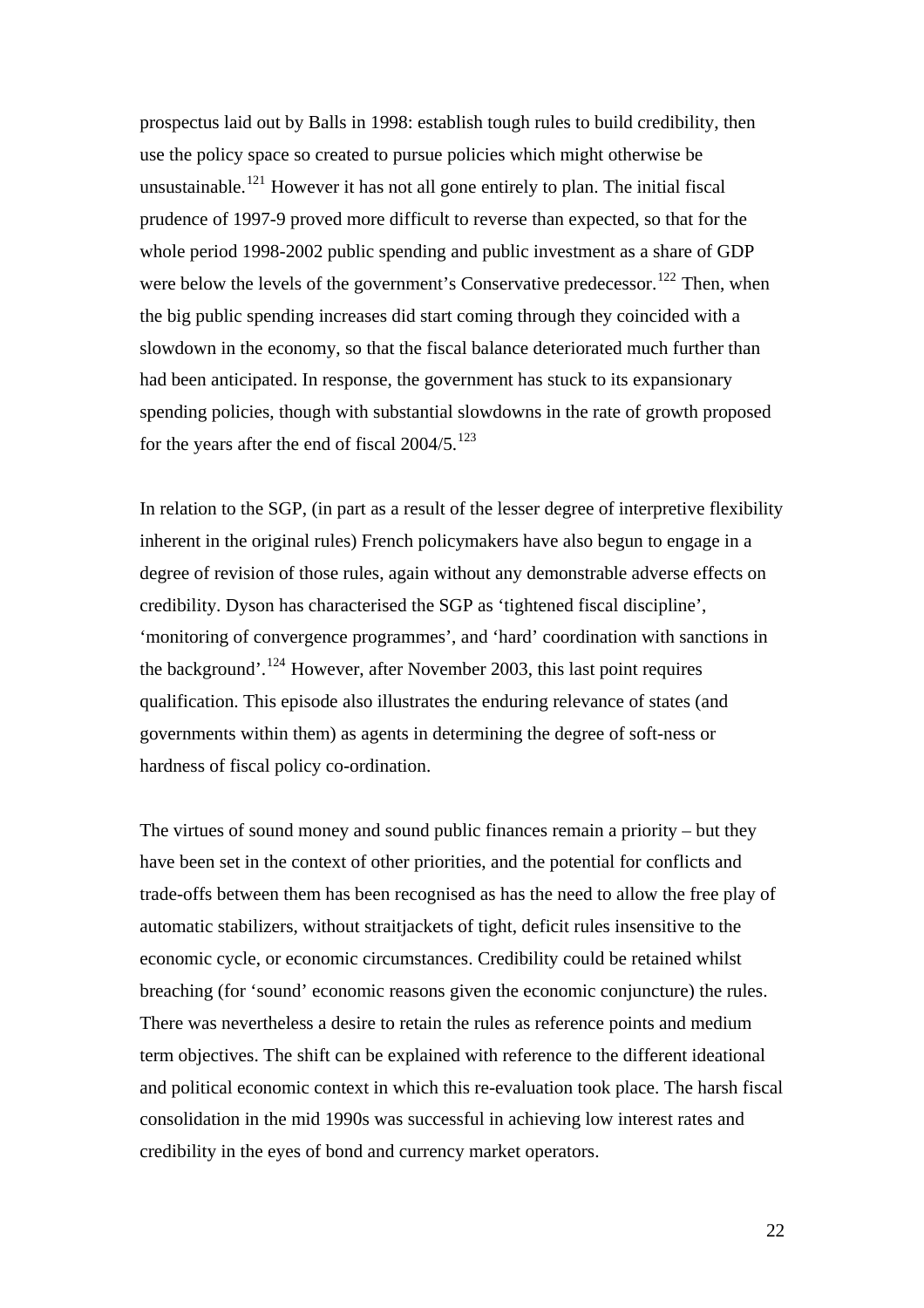So solid have been the neo-liberal sound money and finance foundations of the EMU project, and the prevalent perceptions arising from them, that French and German governments in particular have been able to attenuate, indeed neglect, budgetary rigour within the policy mix, without any resultant ebbing away of the confidence and credibility (and lower interest rates). Even the shift from 'hard' co-ordination involving fines and penalties, to an altogether 'softer' regime in the wake of the Ecofin agreement to halt excessive deficit procedures against France and Germany, has not as yet demonstrably damaged the credibility of French government bonds with financial markets.[125](#page-35-1) Whilst untrammelled fiscal recidivism would doubtless damage the credibility of the Euro, with impacts on currency and bond markets, clearly the judgement of actors in financial markets suggests that SGP effective collapse, and France enduring (although, more recently, curtailed) 'unrepentant sinner' status has not brought us close to that threshold.

## **Conclusions**

The CMH depicts a world of deregulated global finance and eroded autonomous fiscal 'policy space'. The empirical evidence drawn from our cases suggests that this view requires significant qualification, and that governments enjoy a good deal more fiscal policy 'wiggle room' than the CMH suggests. Our selection of the UK and French cases has illustrated the experience of both fixed and floating exchange rates. Theoretically, very different kinds of policy autonomy should ensue. Significantly, both cases illustrate substantial degrees of policy autonomy, and offer evidence fiscal wiggle room both within and outside fixed exchange rate regimes, thus confounding the predictions of open economy macroeconomics (assuming perfect capital mobility). These findings are based on just two cases, and the time period under consideration was, for the most part, an economic upswing. This clearly limit the generalisability of findings, but nevertheless the picture which emerges from detailed empirical analysis contrast starkly with the predictions of the Capital Mobility Hypothesis. Our evidence suggests little or no sign of significant budget deficits and expansionary fiscal policies in Britain and France incurring penalties from anxious financial market actors.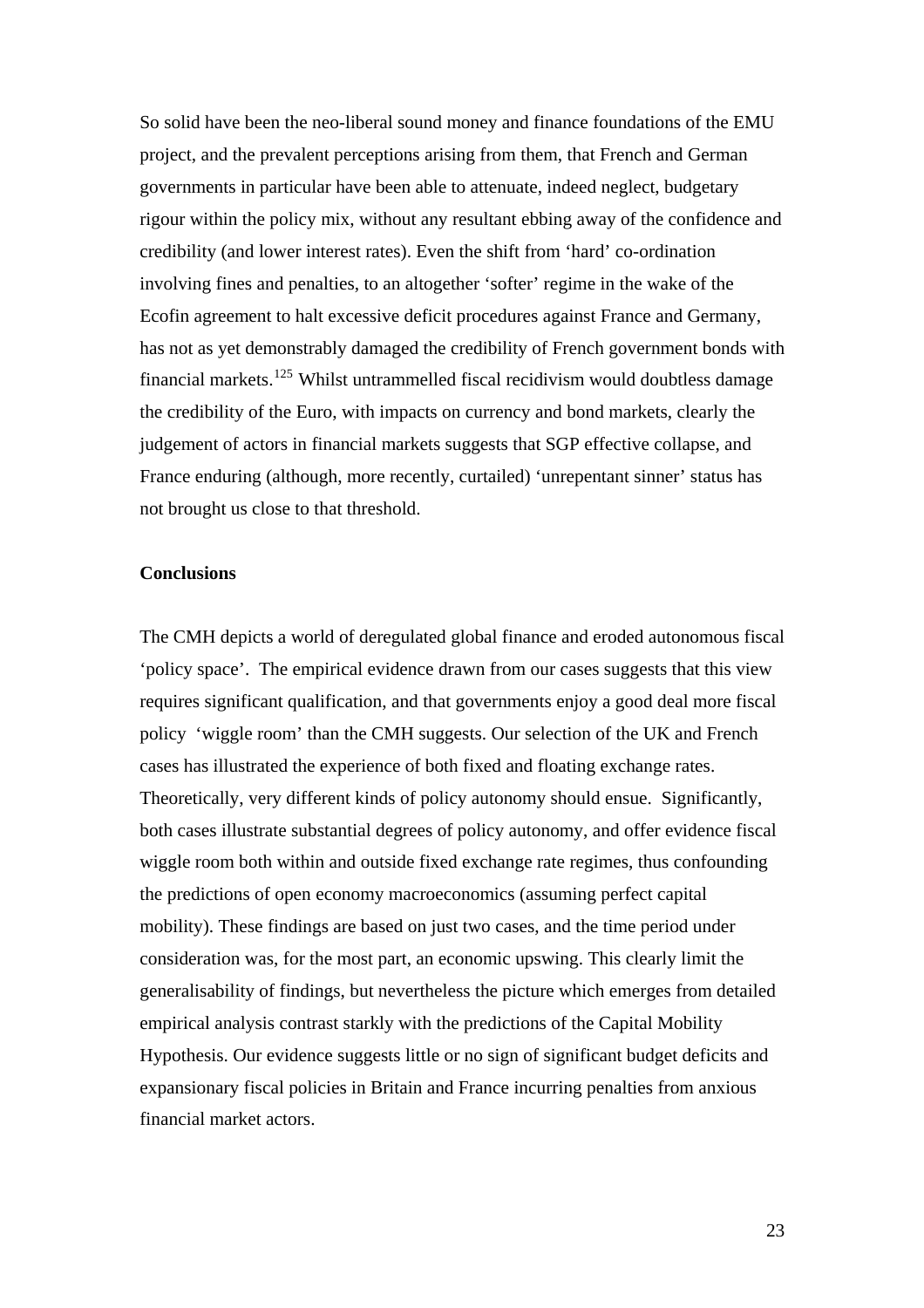CMH scholarship tends to underplay *interaction*, and the ways in which a range of international and supranational institutions mediate market forces, as indeed do national political authority structures. The importance of the ideational dimension has also been insisted upon here. Economic rectitude is more politically and economically contingent than the inexorable logic of the unholy trinity suggests. In this deeply political process, actors are able to shape the room to manoeuvre to a considerable degree.

Furthermore, the recent shift to a more restrictive fiscal policy stance in France has not been driven by the inexorable logic of the unholy trinity. If the constraints do bite harder, (and the current and planned French macro policy stance suggest they may), the explanation is to be found in the political and institutional configuration of the Eurozone's institutional infrastructure and rules. Future developments depend much more on the internal politics of the Eurozone and the stand-off between Commission and member states (and more specifically on the reworking of the SGP) than on levels of international capital mobility and changes thereto.

Fiscal policy rectitude is at least in part constructed by actors (notably central bankers and Finance ministries), and not exclusively a tale of exogenous structural constraints (although these constraining material conditions clearly play their part). As a result, these goal posts can shift to some degree. The role of agency of governments, Treasuries, and financial elites within the core executive in the process of the construction of economic rectitude, and shaping the yardsticks by which their credibility levels are judged, has been illustrated with relation to the Maastricht criteria and SGP.

On a broader canvas, British and French Governments' macroeconomic strategies can be seen as powerful illustration of the continuing room for manoeuvre for national governments (even Centre-Left governments) in a world of capital mobility. As always, the size of this room is partly a matter of contingency. The not-whollyexplained continuation of world-wide low inflation has undoubtedly favoured the government's position. But a considerable part of what has occurred must be put down to a well-crafted strategy of recognising the concessions that have to be made to sustain financial credibility, while also seeing that these concessions by no means rule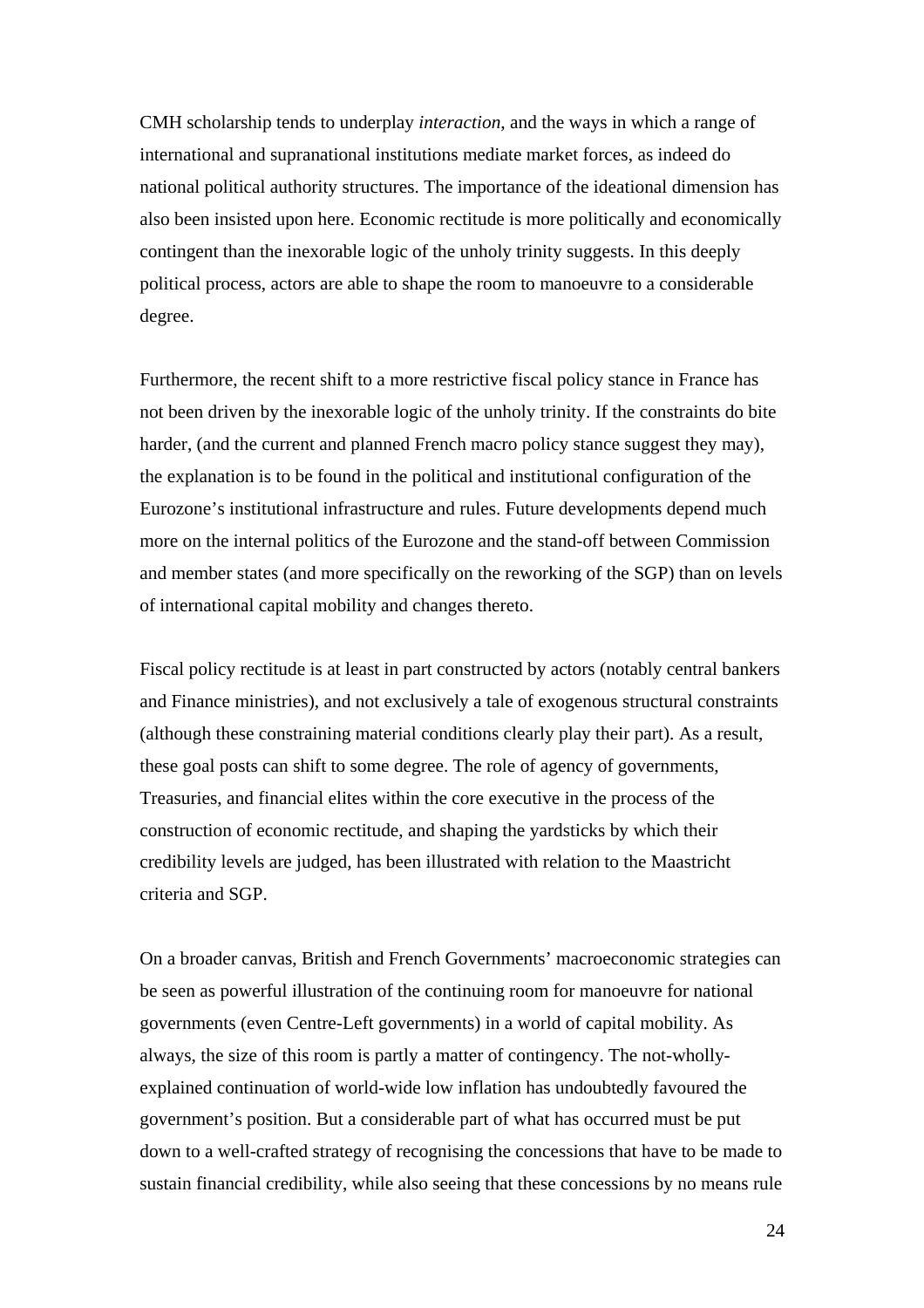out the pursuit of quite traditional social democratic goals of counter-cyclical policy to achieve fuller employment and significantly higher spending on core public services.

What emerges from the preceding analysis is the context dependency of fiscal and economic policy credibility. In the contemporary context of low inflation, and low interest rates, government debt burdens are much reduced. The worries about fiscal unsustainability, so prevalent up to the 1990s, no longer look plausible. In turn, much of the edifice set up to constrain fiscal 'irresponsibility' of national governments seems anachronistic. Overall, it does not seem that SGP has made a huge difference to the capacity of national governments to conduct their own fiscal policies. Considerable policy discretion endures, and there is little evidence of government's who exploit this policy space losing credibility with financial market actors and being punished accordingly.

 $\overline{a}$ 

2 Juliet Schor, 'Introduction', in J. Schor and T. Banuri (Eds), *Financial Openness and National Autonomy.* (Oxford University Press, 1992), pp.4-5.

<sup>&</sup>lt;sup>1</sup> See for example David Andrews, 'Capital Mobility and State Autonomy: Towards a Structural Theory of International monetary relations' *International Studies Quarterly* Vol. 38 (1994), pp. 193- 218.

<sup>3</sup> Egon Matzner and Wolfgang Streeck, *Beyond Keynesianism*. (Elgar, 1991), pp. 3-4; Anthony Giddens, *The Third* Way, (Polity, 1998), p. 16.

<sup>&</sup>lt;sup>4</sup> *Financial Times* 'Blair sets out framework to cure economic ills: Mais lecture', 23<sup>rd</sup> May 1995.

<sup>5</sup> Benjamin Cohen, 'Phoenix Arisen: The Resurrection of Global Finance', *World Politics*, Vol. 48 (January 1996), pp. 283-4.

<sup>&</sup>lt;sup>6</sup> John M. Hobson, 'Disappearing taxes or the 'race to the middle'? Fiscal policy in the OECD', in L. Weiss (Ed), *States in the Global Economy*, (Cambridge University Press, 2003); Duane Swank, *Global Capital, Political Institutions, and Policy Change in Developed Welfare States*, (Cambridge University Press, 2002); Geoffrey

Garrett *Partisan Politics in the Global Economy*, (Cambridge University Press, 1998) & 'Global Markets and National Policies: Collision Course or Virtuous Circle?',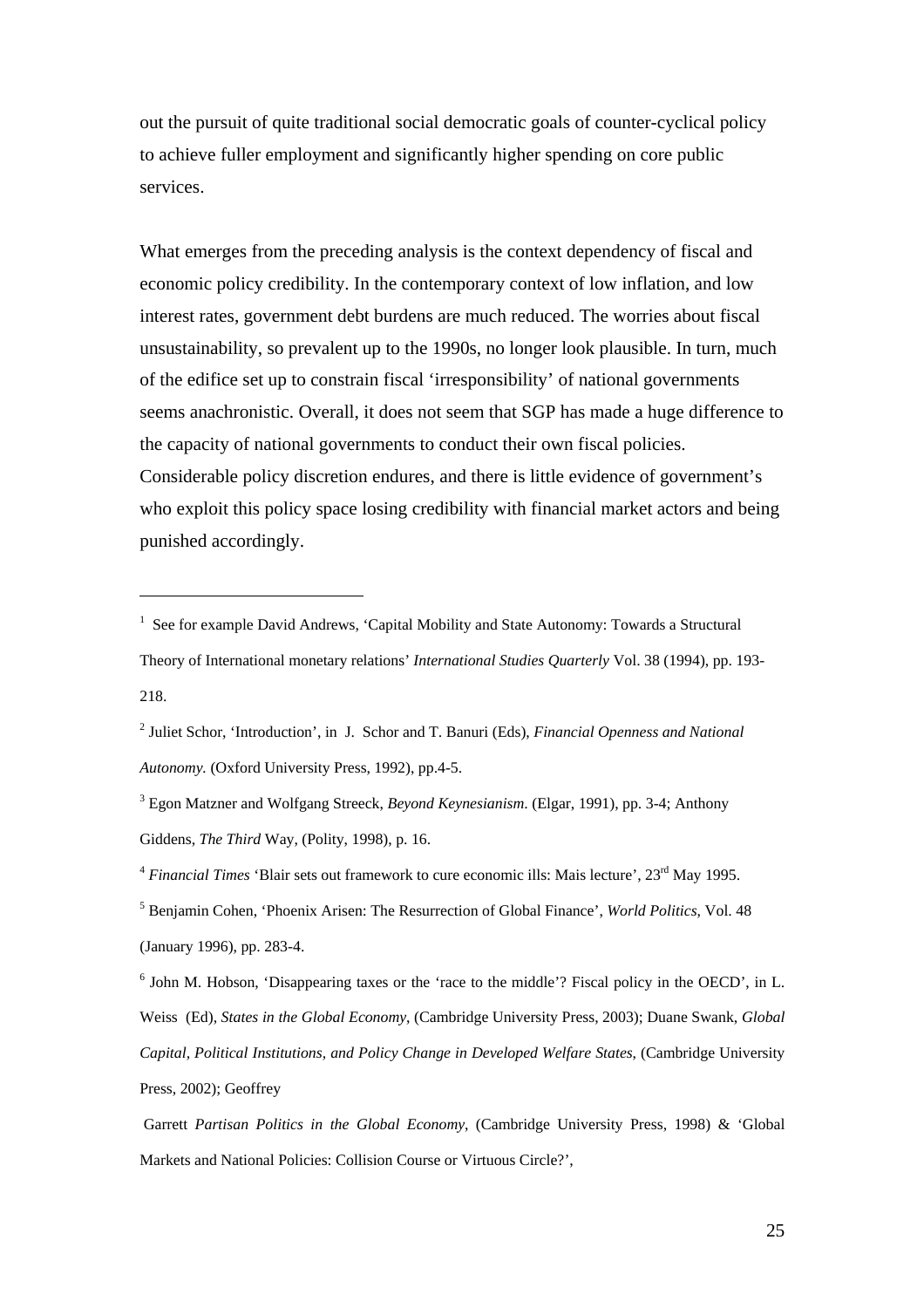*International Organization*, Vol. 52 No. 4 (1998), pp. 787-824.

 $\overline{a}$ 

 $^7$  Layna Mosley, 'Room To Move: International Financial Markets and National Welfare States',

*International Organisation*, Vol. 54, No. 4 (2000), pp. 737-773 &

Global Capital and National Governments Cambridge University Press, 2003).

<sup>8</sup> Timothy Sinclair, 'Deficit Discourse: the Social Construction of Fiscal Rectitude', in R. Germain (Ed) *Globalisation and Its Critics: Perspectives from Political Economy* (Macmillan, 2000), &

'International Capital Mobility: An Endogenous Approach' in T. Sinclair & K. Thomas (Eds) *Structure and Agency in International Capital Mobility* (Palgrave, 2001), pp. 93-110.

9 Barry Eichengreen, *Globalizing Capital*, (Princeton University Press, 1996), Chapter 5.

 $10$  We put primary emphasis here on fiscal policy partly for space reasons. This article is part of a broader research project, which aims to look at other policy areas in more depth, and also to historicize the account with diachronic comparison with the 1960s. Yet it is also because it is in the area of fiscal policy that many of the bolder claims about eroding policy autonomy are made.

<sup>11</sup> Margaret Garritsen De Vries, *The International Monetary Fund, 1966-1971: The System Under Stress* (International Monetary Fund, 1976); Susan Strange, *International Monetary Relations*, (Open University Press, 1976).

 $12$  David Held, Anthony McGrew, David Goldblatt, & Jonathon Perraton,

*Global Transformations*, (Polity, 1999), p. 189.

<sup>13</sup> The degree of autonomy under Bretton Woods, however, should not be over-stated. 'Embedded liberalism' (see John Gerard Ruggie, J. 'International Regimes, Transactions and Change: Embedded Liberalism in the Post-War Economic Order' *International Organization*, Vol. 36, No. 2 (1982), pp. 379-415) did not remove the necessity to adjust macroeconomic policy in response to balance of payments deficits or surpluses, as numerous examples demonstrate. Britain and the USA in the 1960s both had to respond to deficits, and Germany to surpluses, albeit the pressures to do so were more muted in the latter case.

14 Ed Balls, 'Open Macroeconomics in an Open Economy', *Scottish Journal of Political Economy*, Vol. 45, No. 2 (1998), pp. 113-132.

15 Ben Clift *'*The Changing Political Economy of France: *Dirigisme* under Duress*'* in M. Ryner & A. Cafruny (Eds), *A Ruined Fortress? Neo-Liberal Hegemony and Transformation Europe*, (Rowman &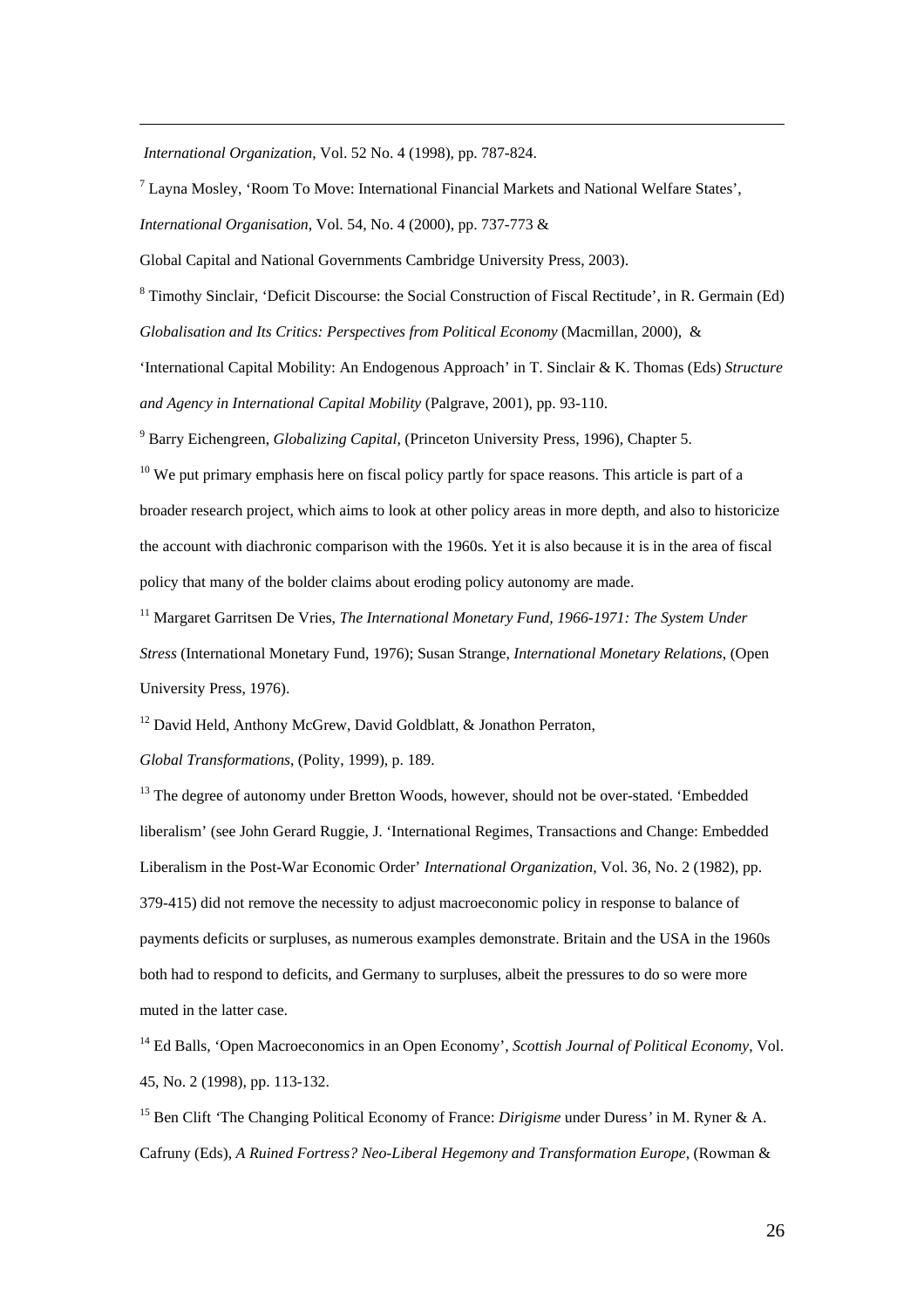Littlefield, 2003), pp. 179-183; Magnus Ryner, 'Disciplinary Neoliberalism, Regionalization and the Social Market in German Restructuring' in M. Ryner & A. Cafruny (Eds), *A Ruined Fortress? Neo-Liberal Hegemony and Transformation Europe*, (Rowman & Littlefield, 2003), pp. 204-6; Kenneth Dyson, 'The Franco-German Relationship and economic and monetary union: using Europe to 'Bind Leviathan'', *West European Politics*, Vol. 22, No. 1 (1999), pp. 25-44.

<sup>16</sup> Andrews, 'Capital Mobility and State Autonomy', pp. 194-201.

 $\overline{a}$ 

 $17$  '[I]n an environment of formally or informally pegged rates and effective integration of financial markets, any attempt to pursue independent monetary objectives is almost certain, sooner or later, to result in significant balance of payments disequilibrium, and hence provoke potentially destabilizing flows of speculative capital. To preserve exchange-rate stability, governments will then be compelled to limit either the movement of capital (via restrictions or taxes) or their own policy autonomy (via some form of multilateral surveillance or joint decisionmaking). If they are unwilling or unable to sacrifice either one, then the objective of exchange-rate stability itself may eventually have to be compromised. Over time, except by chance, the three goals cannot be achieved simultaneously.' Benjamin Cohen, 'The Triad and the Unholy Trinity: Lessons for the Pacific Region', in R. Higgott *et al* (Eds), *Pacific Economic Relations in the 1990s: Cooperation or Conflict* (Lynne Reiner, 1993), p. 147.

<sup>18</sup> Thomas Oatley, 'How Constraining is Capital mobility? The Partisan Hypothesis in an Open Economy', *American Journal of Political Science*, Vol. 43, No. 4 (1999), pp. 1007-9; Paul Krugman & Maurice Obstfeld, *International Economics*, (Addison Welsey, 2003).

<sup>19</sup> Jeffrey Frieden, 'Invested Interests: The Politics of National Economic Policies in a World of Global Finance', *International Organization*, Vol. 45, No. 4 (1991), pp. 425-451.

 $20$  Oatley, 'How Constraining is Capital mobility?', p. 1004.

 $21$  Cohen, 'Phoenix Arisen', p. 286.

 $22$  Louis Pauly & John Goodman, 'The Obsolescence of Capital Controls? Economic Management in the Age of Global Markets', *World Politics*, Vol. 46, No. (1993), pp. 50-82; Benjamin Cohen, ''Money in a Globalized World' in N. woods (Ed), *The Political Economy of Globalization*, (Palgrave, 2000), pp. 79-80.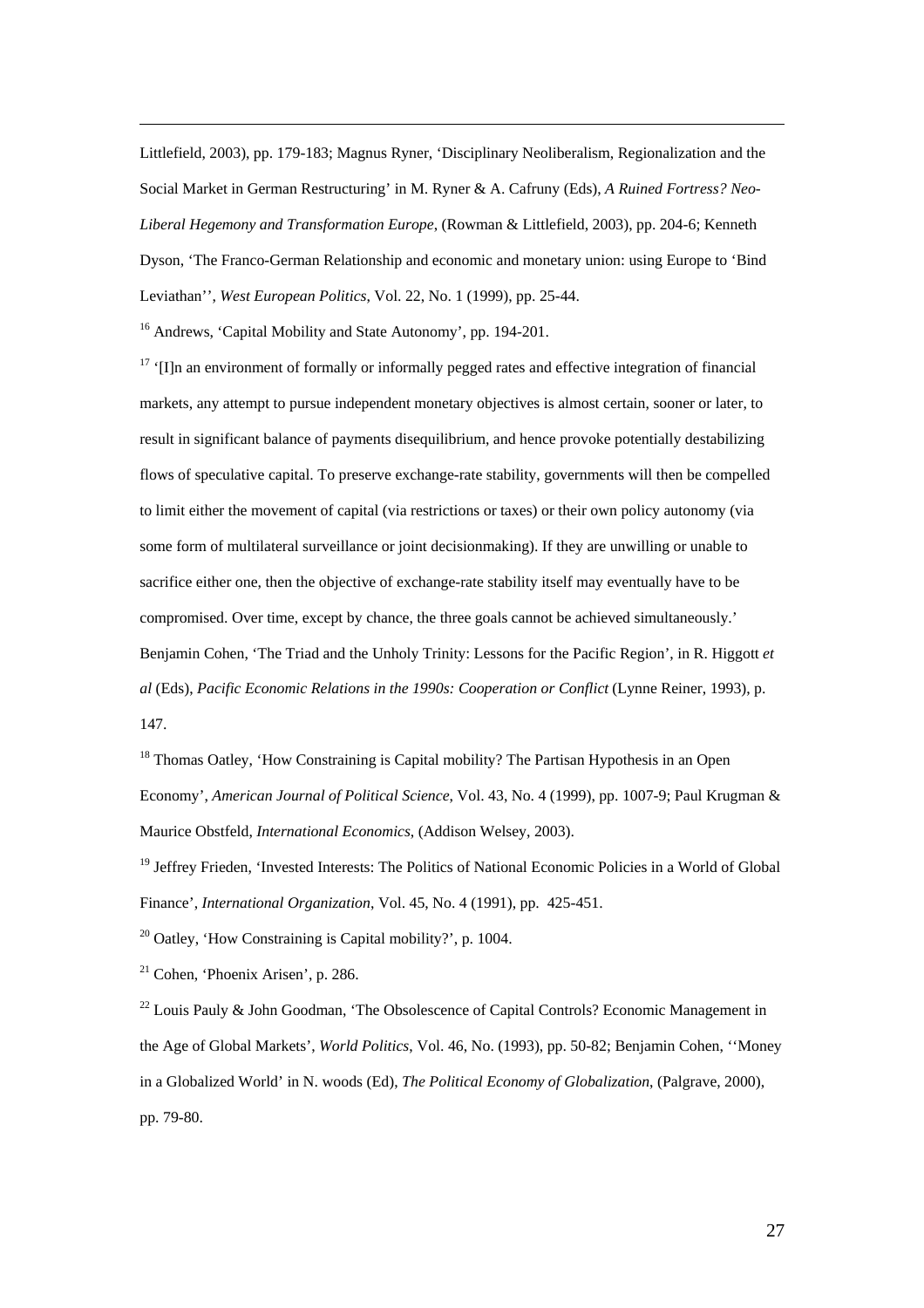<sup>23</sup> Some empirical dissent from the orthodoxy asserting the enduring 'policy space' for (particularly left) governments despite the constraining conditions highlighted by the capital mobility hypothesis relies primarily on data from the 1970s, 1980s and early 1990s – i.e. largely before financial deregulation had reached its zenith (Oatley, 'How Constraining is Capital mobility?', Garrett, *Partisan Politics in a Global Economy*). Whilst understandable, this may understate the nature of constraint under deregulated conditions.

24 Swank, *Global Capital, Political Institutions, and Policy Change in Developed Welfare States* & Mosley, *Global Capital and National Governments.*

<sup>25</sup> Oatley, 'How Constraining is Capital mobility?', p. 1006.

 $\overline{a}$ 

<sup>26</sup> Gerald Epstein & Herbert Gintis, (1995) 'International Capital Markets and National Economic Policy', *Review of International Political Economy*, Vol. 2, No. 4 (1995), pp. 693-718.

27 Martin Feldstein & Charles Horioka, 'Domestic Savings and International Capital Flows', *The Economic Journal*, Vol. 90, (June 1980), pp. 314-329.

<sup>28</sup> Gerald Epstein, "International Capital Mobility and the Scope for National Economic Management' in D. Drache & R. Boyer (Eds), *States Against Markets : The Limits of Globalization*, (Routledge, 1996), pp. 211-226.

29 Matthew Watson, 'Rethinking Capital Mobility: Re-regulating Financial Markets', *New Political Economy*, Vol. 4, No. 1 (1999), pp. 55-75.

<sup>30</sup> Sinclair, 'International Capital Mobility: An Endogenous Approach', p. 99.

<sup>31</sup> Andrews, 'Capital Mobility and State Autonomy'.

 $32$  Sinclair, 'International Capital Mobility: An Endogenous Approach', p. 101.

33 Kenneth Dyson, 'EMU as Europeanization: Convergence, Diversity and Contingency', *Journal of* 

*Common Market Studies*, Vol. 38, No. 4 (2000), pp. 645-66 & 'Introduction: EMU as Integration,

Europeanization, and Convergence' in K. Dyson (Ed), *The European State in the Euro-Zone*, (Oxford

University Press, 2002), pp. 1-30.

34 Elie Cohen, *La Tentation Hexagonale*, (Fayard, 1996), pp. 343-347.

35 David Howarth, "The French State in the Euro Zone', in K. Dyson (Ed), *The European State in the Euro-Zone*, (Oxford University Press, 2002), pp. 147-9

36 Dyson, 'EMU as Europeanization', p. 647.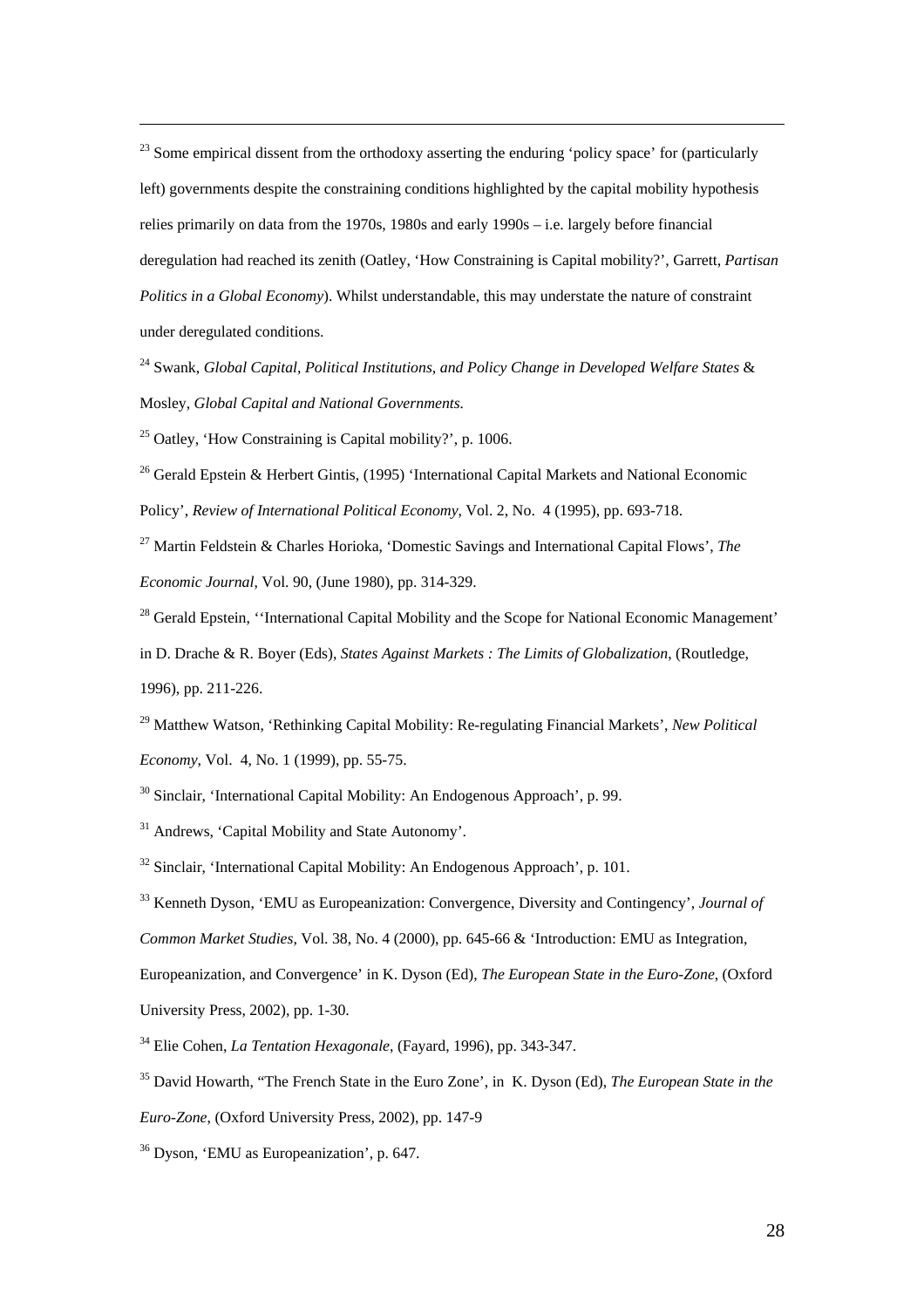37 Mosley, 'Room To Move', & *Global Capital and National Governments*. See also Balls, 'Open Macroeconomics'.

38 Mosley, 'Room to Move', p. 759.

 $\overline{a}$ 

 $39$  Indeed, Mosley's analysis indicates that a hypothesised shift from a deficit of 10 percent to a balanced budget within an advanced capitalist economy would, 'holding all other indicators equal, only lead to a 0.5 percent improvement in the cost of government borrowing. See 'Room to Move', p. 759. 40 Randall Germain, *The International Organisation of Credit*, (Cambridge University Press, 1997).

41 M.S. Kumar, B. Tiamur, J. Decressin, C. Faulkner-MacDonagh, T. Feyziogulu, *Deflation:* 

*Determinants, Risks, and Policy Options*, IMF Occasional Paper, No. 221 (2003).

42 See, for example, John Gray, *False Dawn* (Granta, 1998).

43 Germain, *The International Organisation of Credit*.

<sup>44</sup> Timothy Sinclair, 'Global Monitor: Bond Rating Agencies' New Political Economy vol. 8 no. 1, pp.

147 & 148. See also Sinclair, 'International Capital Mobility: An Endogenous Approach', p. 102 &

Sinclair, 'Deficit Discourse: the Social Construction of Fiscal Rectitude'.

45 Sinclair, 'Deficit Discourse: the Social Construction of Fiscal Rectitude', p. 195.

<sup>46</sup> The last change to long-term sovereign bond rates for France was an upgrade to AAA on February

25<sup>th</sup> 1992, for the UK an upgrade to AAA on 28<sup>th</sup> April 1993. See http://www.moodyseurope.com.

47 Kenneth Dyson & Kevin Featherstone, *The Road to Maastricht: Negotiating Economic and* 

*Monetary Union,* (Oxford University Press, 1999); Barry Eichengreen & Jeffrey Frieden, (Eds.) *The Political Economy of European Monetary Union*, (Westview Press, 1994).

<sup>48</sup> Dyson, 'Introduction: EMU as Integration, Europeanization, and Convergence', pp. 7 & 16; Dyson, 'EMU as Europeanization', p. 646; Dyson & Featherstone, *The Road to Maastricht: Negotiating Economic and Monetary Union*, pp. 777-9

49 Mosley, 'Room To Move', p. 752 & *Global Capital and National Governments*, pp. 66-9. Indeed, this yardstick became widely applied to non-EU states *even though* participants themselves recognised there was no good or logical reason for plucking 3 per cent out of the sky. This is no doubt largely because, shaped by central bankers and finance ministry technocrats, these criteria reflected a political economic paradigm that the two sets of actors shared.

50 Dyson, 'EMU as Europeanization', p. 648.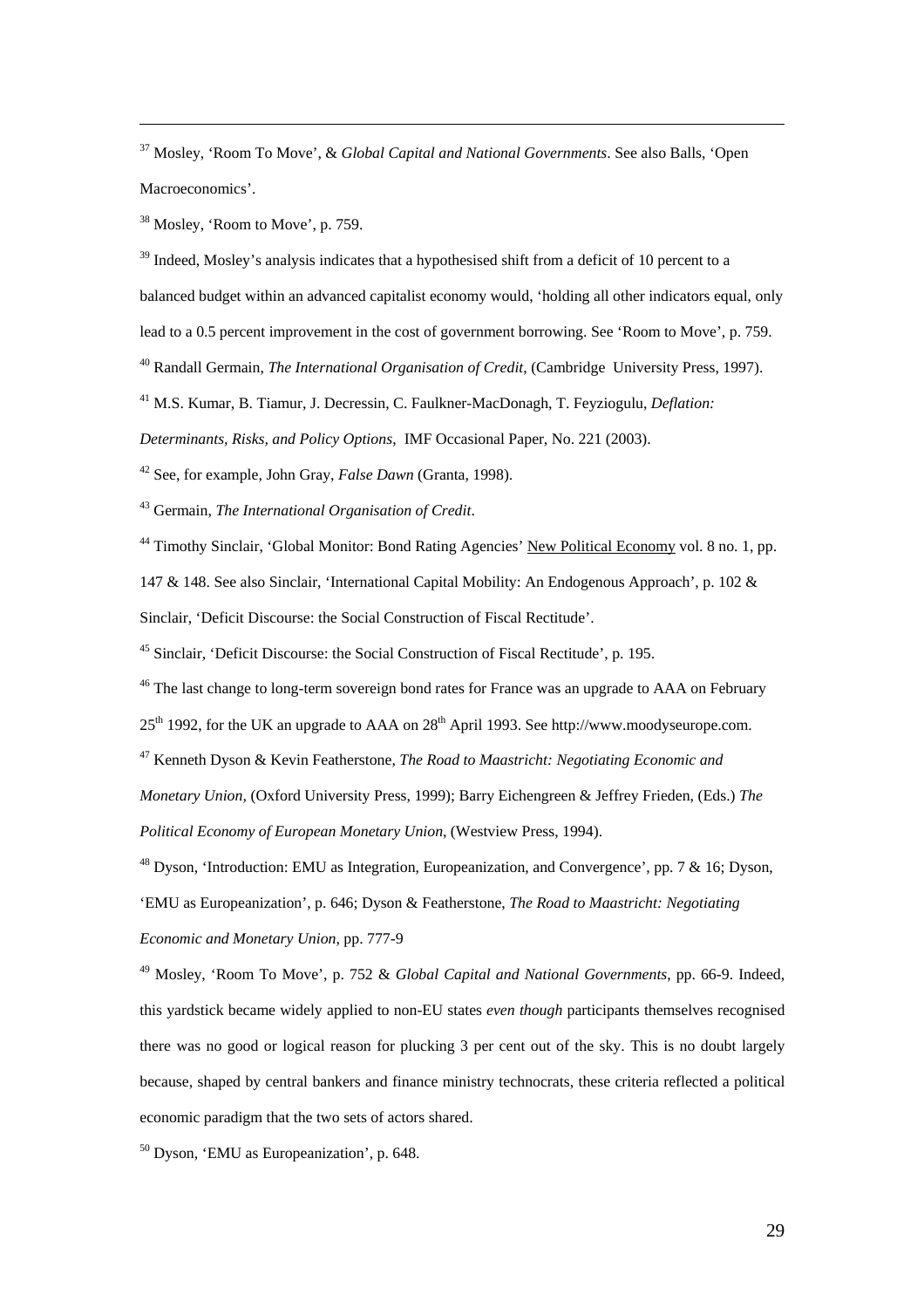51 Mosley, 'Room To Move', p. 753.

 $\overline{a}$ 

52 Mosley, 'Room To Move', p. 753.

<sup>53</sup> There is much debate in the economics literature on the existence/scale of these effects. See for example Barry Eichengreen and Charles Wyplosz, 'The Stability Pact: More than a Minor Nuisance?' *Economic Policy*, Vol. 26 (1998), pp. 67-113; Sylvester Eijffinger and Jakob Hahn, *European Monetary and Fiscal Policy* (Oxford University Press, 2000), pp. 81-87.

54 Malcolm Crawford, *One Money for Europe?* (Macmillan, 1996), pp. 304-7.

<sup>55</sup> The core commitment of the Stability and Growth Pact, is to fiscal discipline and stabilization. It commits states to the '… medium-term objective of budgetary positions close to balance or in surplus…' which '… will allow Member States to deal with the normal cyclical fluctuations while keeping the government deficit within the 3 per cent [of GDP] reference value'. Formally, the Pact consists of three elements:- preventive elements which through regular surveillance aim at preventing budget deficits going above the 3 per cent of GDP; dissuasive elements which in the event of the 3 per cent level being breached, require Member States to take immediate corrective action and, if necessary, allow for the imposition of sanctions. Lastly, it involves a political commitment by all parties involved in the Pact (Commission, Member States, Council) to the full and timely implementation of the budget surveillance process. European Commission, *The European Economy: Public finances in EMU*, (European Commission, 2000), pp. 45-7.

<sup>56</sup> Marco Buti, Sylvester Eijffinger, and Daniele Franco, 'Revisiting the EU's Stability Pact: A Pragmatic Way Forward', *Oxford Review of Economic Policy*, Vol. 19, No. 1 (2003), pp. 100-111. 57 Catherine Mathieu and Henri Sterdyniak, 'Réformer le Pacte de Stabilité: L'Etat du Débat', *Revue de l'OFCE*, no. 84 (2003), p. 148.

<sup>58</sup> The debt ratio has proved a much less problematic issue, helped by lower interests rates.

59 Mathieu and Sterdyniak, 'Réformer le Pacte de Stabilité: L'Etat du Débat', pp. 150-1.

60 Marco Buti, Daniele Franco, and Hedwig Ongena, *Budgetary Policies During Recessions* (EU, 1997).

61 Christopher Allsopp, and Michael Artis, 'The Assessment: EMU Four Years On', *Oxford Review of Economic Policy*, Vol. 19, No. 1 (2003), pp. 12-16.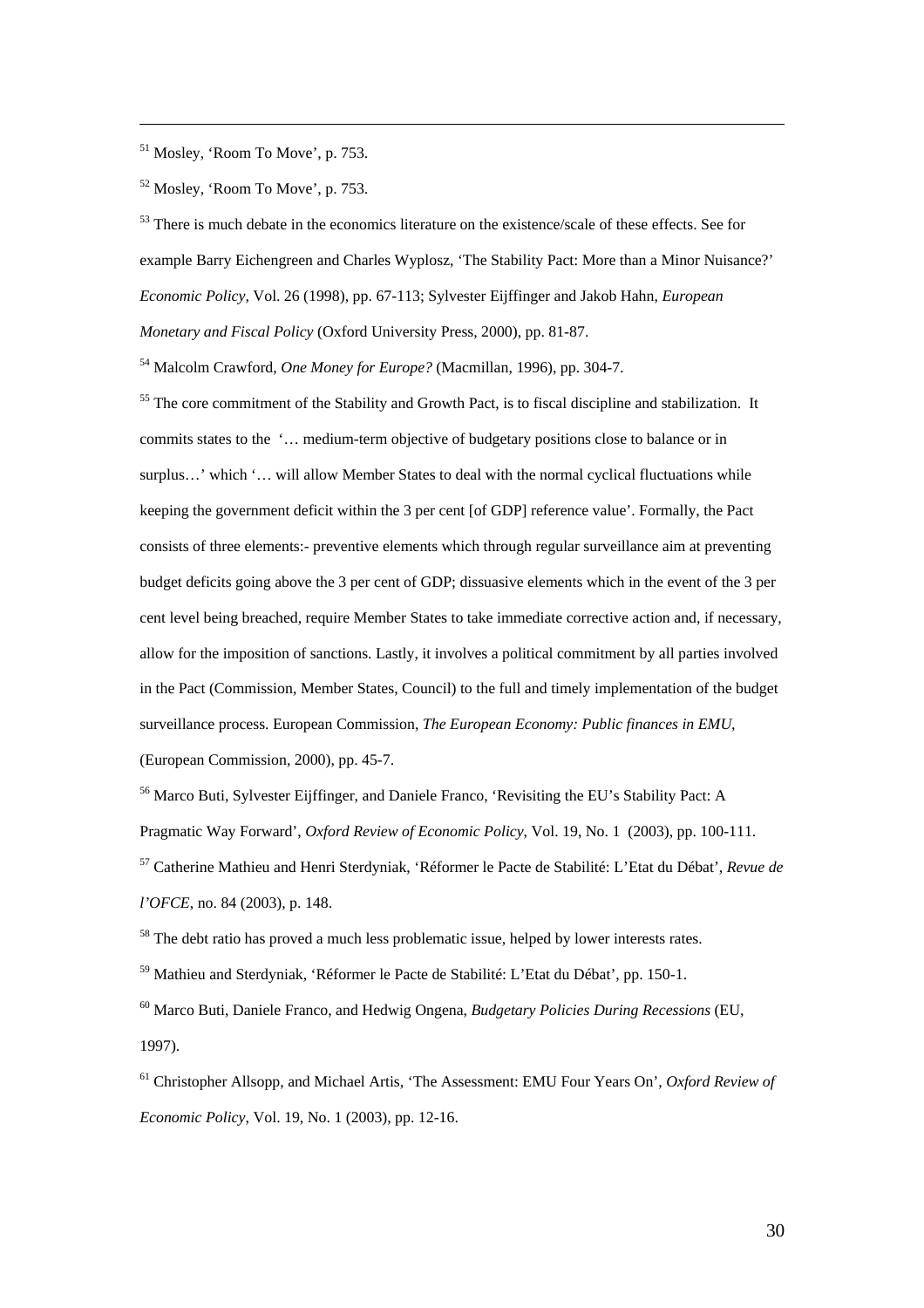$62$  Dyson, 'Introduction: EMU as Integration, Europeanization, and Convergence', and 'EMU as Europeanization'.

 $<sup>63</sup>$  Romano Prodi, President of the Commission called the SGP 'stupid', above all because it restricted</sup> counter-cyclical policy at a time when there appeared no threat of inflation, which was fundamentally the problem the rules were supposed to combat. *Financial Times* 'Prodi says euro rules are 'stupid'', 18 October 2002.

64 Kenneth Dyson, 'Benign or Malevolent Leviathan? Social Democratic Governments in a Neo-Liberal Euro Area', *Political Quarterly*, Vol. 70, No. 2, p.198.

65 Mathieu and Sterdyniak, 'Réformer le Pacte de Stabilité: L'Etat du Débat', p. 156.

66 Oatley, 'How Constraining is Capital mobility?', p. 1004.

 $\overline{a}$ 

67 Ben Clift, *French Socialism in a Global Era: The Political Economy of the New Social Democracy in France*, (Continuum, 2003), pp. 132-57 & 185-95; and Clift, *'*The Changing Political Economy of France: *Dirigisme* under Duress*'*, pp. 179-184.

<sup>68</sup> This was a historically significant shift in French macro-policy making. Since the Second World War, France avoided ever having a public spending deficit greater than 3 per cent.

69 France alone amongst EMU participant countries *officially* failed to respect the 3 per cent deficit figure for its 1997 budget, although other authoritative sources indicated that France *had* met the 3 per cent deficit criterion. Gael Dupont, 'La politique économique' in OFCE, *L'économie Française 2000*, (La Découverte, 2000), p. 65.

70 Dupont, 'La politique économique', p. 65.

<sup>71</sup> Public spending accelerated in 1999 (+2.4 per cent in volume, compared with average of 1.2 per cent 93-7). See Gael Dupont, 'La politique économique' in OFCE, *L'économie Française 2001*, (La Découverte, 2001), pp. 63-5. On the redistribution front, the Solidarity Tax on Wealth (ISF) was made more progressive. It was increased in the 1998 budget, its coverage was extended to close a number of loopholes, and a new band introduced in the 1999 budget. See Gérard Cornilleau & Henri Sterdyniak, 'La politique économique' in OFCE, *L'économie Française 1999*, (La Découverte, 1999), p. 63.; Ministère de L'Economie, des Finances, et du Budget. 'Projet de loi de finances pour 2002' *Les Notes Bleues* Hors-série, (September 2001), p. 20; Clift, *French Socialism in a Global Era*, pp. 158-166.

 $72$  Ministère de L'Economie, des Finances, et du Budget, 'Projet de loi de finances pour 2002', p. 11.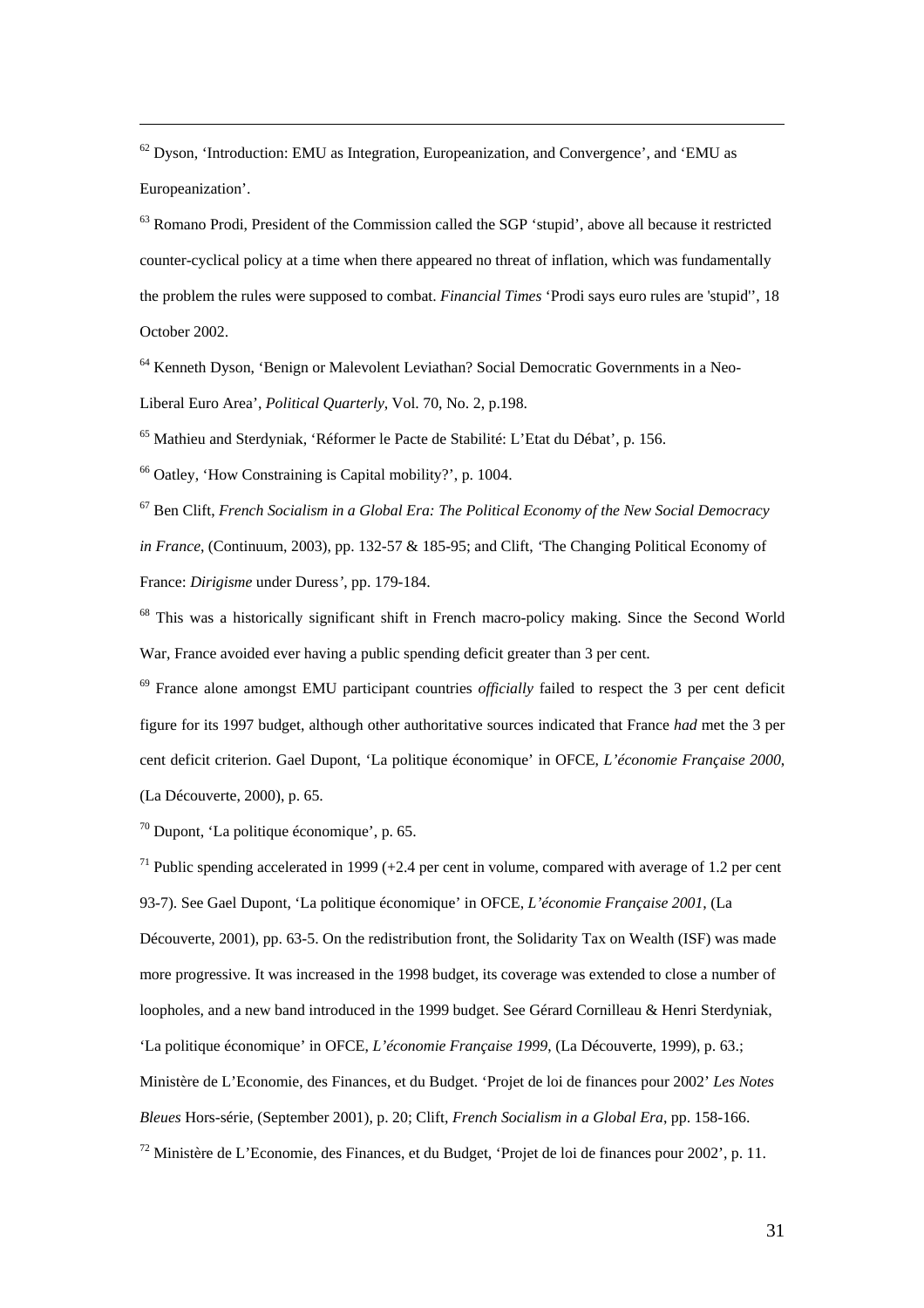$<sup>73</sup>$  In November 2002 the Commission, while re-affirming the medium-term balanced budget rule, did</sup> recognise some of the difficulties of the SGP. They suggested *inter alia* that countries should not pursue pro-cyclical policies during periods of growth (so reducing their room for manoeuvre in the downswing). Ian Begg, Dermot Hodson and Imelda Maher, 'Economic Policy Co-ordination in the EU', *National Institute Economic Review*, No. 183 (2003), pp.74-6.

 $\overline{a}$ 

 $74$  In March 2000, a 10 per cent income tax cut was introduced for 5m lower earners, and 650,000 particularly low earners were exempted from taxation altogether (*Financial Times*, 23 March 2000). In September 2000, income tax was further reduced (*Libération*, 31 August 2000). Whilst this disproportionately favoured low and non-earners, the reorganization of income tax 2000-2003 included a reduction in income tax rates for all income bands.

75 Debt servicing costs did remain significant – 14 per cent of general budget spending in 2000. 76 Dupont, 'La politique économique', in OFCE, L'économie Française 2000, (La Découverte, 2000), p. 63. It should be noted that, for all the talk of eroding autonomy, capital mobility offers opportunity as well as constraint. International capital markets, which advanced industrialised countries 'seem to be able to access … with relative impunity', offer a means of funding current account deficits. This, combined with lower interest rates attendant upon the improved creditworthiness which comes with membership of the Euro, has relaxed current account constraints to a very considerable degree. Erik Jones, 'Liberalized Capital Markets, State Autonomy, and EMU' *European Journal of Political Research*, Vol. 42, No. 2 (2003), pp. 212-3 & 218-19.

<sup>77</sup> Ben Clift, 'The French Model of Capitalism: Still Exceptional?' in J. Perraton & B. Clift (Eds.), *Where Are National Capitalisms Now?* (Palgrave, 2004), pp. 91-110, & Clift, *'*The Changing Political Economy of France: *Dirigisme* under Duress*'*, pp. 173-196.

78 Ministère de l'Economie, des Finances, et de l'Industrie 'Programme de stabilité 2005-2007'. http://www.minefi.gouv.fr/

79 OFCE, 'Méprise sur la reprise: Perspectives pour L'Economie Française 2004-2005' *Lettre de l'OFCE*, No. 248 (2004), pp. 6-8.

80 Odile Chagny, Gael Dupont, Paola Monperrus-Veroni, 'Politiques Budgétaires en Europe: L'Heure de vérité', *La Lettre de L'OFCE*, No. 234 (2003), pp. 3-4.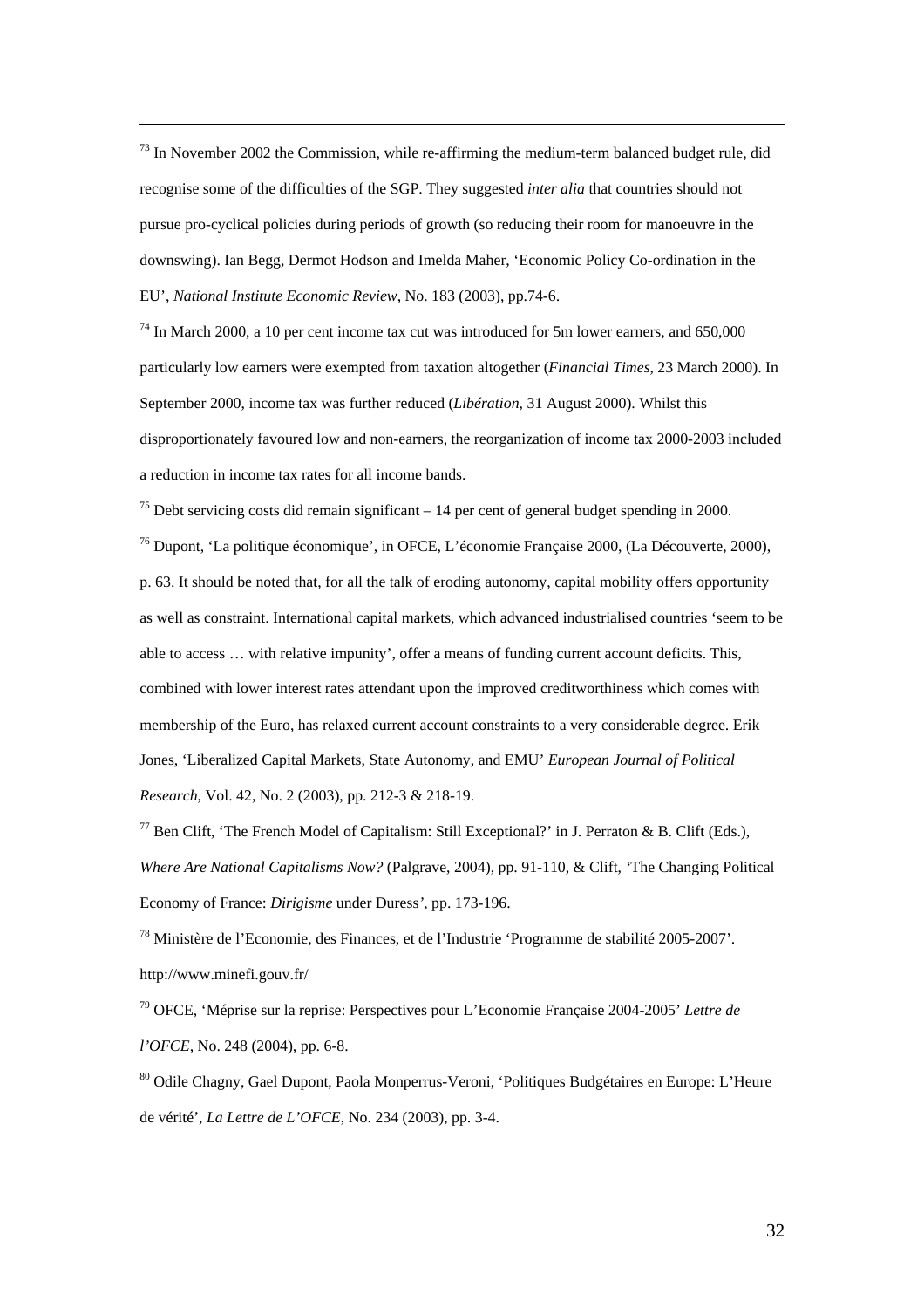81 Pedro Solbes, 'Budgetary Challenges in the euro area', *Communication*, SEC 1009/3, 24 September 2002.

 $82$  Deficit forecasts for 2002 and 2003 had to be significantly revised upwards given a less favourable economic conjuncture. The government told the Commission its 2002 deficit was 3.04 per cent of GDP, and claimed that – if the figure were rounded down - this meant the French Government was not liable for excessive deficit procedures. *Le Monde*, 'Querelle de chiffres entre Bruxelles et Paris autour du déficit', 3 March 2003. The figure, however, was contested – not least by the Commission itself. Authoritative sources calculated the deficit at 3.1 per cent of GDP (see e.g. OFCE, 'France: Les Illusions Perdus', *Revue de l'OFCE*, No. 85 (2003), p. 188.

83 Jérome Créel, Gael Dupont, Jacques Le Cacheux, Henri Sterdyniak and Xavier Timbeau, 'Budget 2003: Le pécheur non repenti', *La Lettre de L'OFCE*, No. 224 (2002), pp. 1-4; Mathieu and Sterdyniak, 'Réformer le Pacte de Stabilité: L'Etat du Débat', pp. 154 & 159.

<sup>84</sup> Overall, the boost or impetus to the economy provided by budgetary policy for 2002 has been calculated at 1.1 per cent of GDP. See Chagny, Dupont & Monperrus-Veroni, 'Politiques Budgétaires en Europe: L'Heure de vérité', pp. 1 & 3, and OFCE, 'France: Les Illusions', P. 159. 85 Clift, *French Socialism in a Global Era*, p. 160.

<sup>86</sup> *Le Monde*, 'Impôts: la quadrature de la baisse. Chirac veut 3 pour cent, Raffarin environ 1 pour cent. Alors que le déficit public est à la dérive.' 8 August 2003.

<sup>87</sup> *Le Monde,* 1 December 2003.

 $\overline{a}$ 

<sup>88</sup> *Banque de France Bulletin Digest*, Nos. 121-123 (January- March 2004).

<sup>89</sup> *Le Monde*, 27 November 2003.

 $90$  France in 2003 saw its growth rate dip to the lowest rate since the recession of 1993. This was in part due to the competitive shock of the appreciation of the Euro vis-à-vis the dollar between 2001 and 2004.

 $91$  OFCE, 'Méprise sur la reprise: Perspectives pour L'Economie Française 2004-2005', p. 8.

92 Chagny, Dupont & Monperrus-Veroni, 'Politiques Budgétaires en Europe: L'Heure de vérité', p. 4.

93 Chagny, Dupont & Monperrus-Veroni, 'Politiques Budgétaires en Europe: L'Heure de vérité', p. 2;

Créel, Dupont, Le Cacheux, Sterdyniak, and Timbeau, 'Budget 2003: Le pécheur non repenti'; OFCE,

'Méprise sur la reprise: Perspectives pour L'Economie Française 2004-2005'.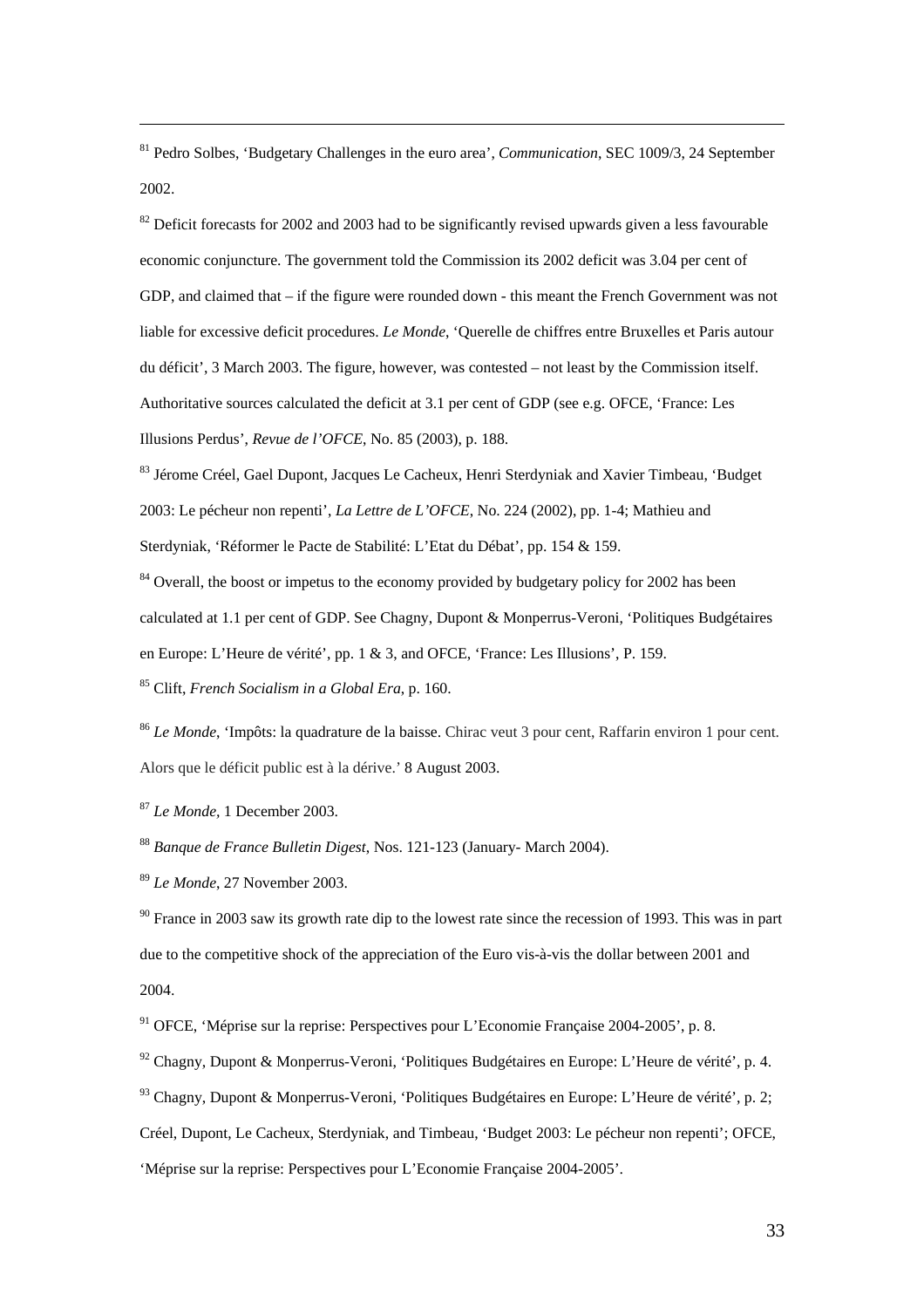94 Teresa Dabán, Enrica Detragiache, Gabriel di Bella, Gian Maria Milesi-Ferretti, and Steven

Symansky, 'Rules-Based Fiscal Policy in France, Germany, Italy, and Spain' International Monetary

Fund, Occasional Paper, No. 225 (2003). http://www.imf.org/external/pubs/nft/op/225/index.htm

<sup>95</sup> IMF 'France: 2003 Article IV Consultation Concluding Statement of the Mission, June 30, 2003, http://www.imf.org/external/np/ms/2003/063003.htm Accessed 15<sup>th</sup> August 2003. Echoing the SGP, the IMF urges 'a small structural budget surplus within the next five years' and that the French State should 'run such a surplus for as long as needed to reduce the public debt-to-GDP ratio to deal with the costs of ageing and to create room for a desirable reduction in the tax burden'.

96 OFCE, 'Méprise sur la reprise: Perspectives pour L'Economie Française 2004-2005', p. 8.

- 97 Phillip Stephens, *Politics and the Pound*, (Macmillan, 1996), pp. 269-70.
- 98 Treasury, 'Budget 2000: Prudent for a Purpose', (HMSO, 2000), p. 215.
- 99 OECD, (1996), pp.35-7.

 $\overline{a}$ 

- 100 Stephens, *Politics and the Pound*, p. 293.
- <sup>101</sup> Treasury, 'Budget 2000: Prudent for a Purpose', p. 215.
- 102 Treasury, *Budget Report*, (HMSO, 2003), p. 20.

103 Balls, 'Open Macroeconomics in an Open Economy', p.120.

104 Balls, 'Open Macroeconomics in an Open Economy', p.122.

105 Stephens, *Politics and the Pound*, pp. 278-81.

<sup>106</sup> Stephen Nickell, 'The Assessment: The Economic Record of the Labour Government Since 1997',

*Oxford Review of Economic Policy*, Vol. 18, No. 2 (2002), pp. 109-110.

107 Treasury, *Code for Fiscal Stability*, (HMSO, 1998); Gordon Brown, 'Mansion House Speech',

Treasury Press Release, 11 June 1998.

108 Tom Clark, Andrew Dilnot, Alissa Goodman and Michael Myck, 'Taxes and Transfers 1997-2001',

*Oxford Review of Economic Policy*, Vol. 18, No. 2 (2002), pp. 187-201; Catherine Mathieu, 'Politique

- Economique: La Clé Anglaise' La Lettre de L'OFCE no. 233 (2003), p. 2.
- 109 Mathieu and Sterdyniak, 'Réformer le Pacte de Stabilité: L'Etat du Débat', p. 151.
- 110 William Keegan, *The Prudence of Mr Gordon Brown*, (Wiley, 2003), p. 332.
- 111 Treasury, *Budget Report*, (HMSO, 2003), Chapter 2, p. 9.
- 112 Treasury, *Budget Report*, (HMSO, 2003), Chapter 2, pp. 9-12.